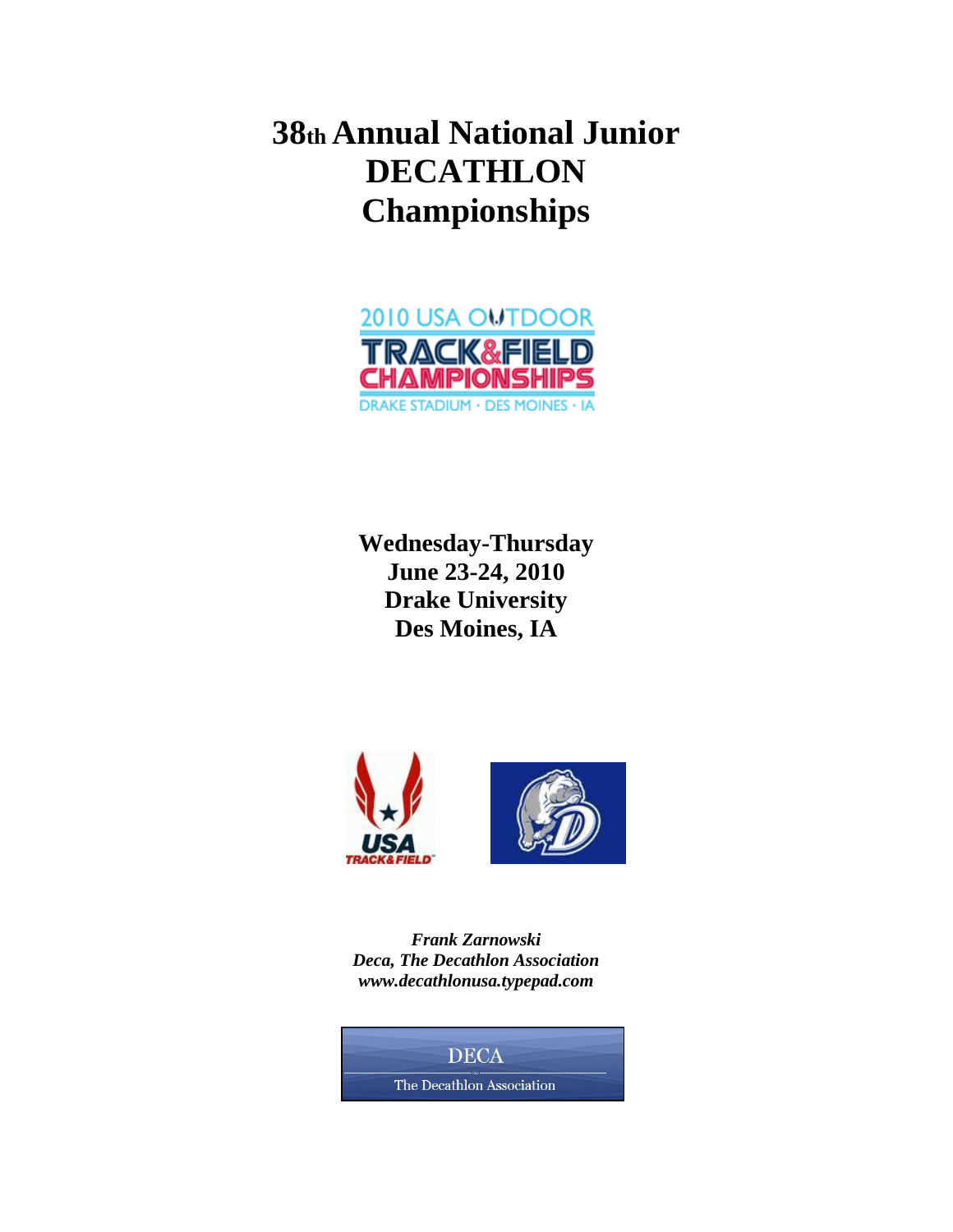**2009 USA Junior Decathlon**  June 23-24, 2010

**Time Schedule:** 

| Wednesday, June 23, 2010 |                   |
|--------------------------|-------------------|
| $1:00$ pm                | 100 meters        |
| 1:45                     | <b>Long Jump</b>  |
| <b>3:00</b>              | <b>Shot Put</b>   |
| 4:15                     | <b>High Jump</b>  |
| 6:45                     | 400 meters        |
| Thursday, June 24, 2010  |                   |
| $10:00 \text{ am}$       | 110m Hurdles      |
| 11:00                    | <b>Discus</b>     |
| $1:45$ pm                | <b>Pole Vault</b> |
| 4:30                     | Javelin 'A'       |
| 5:30                     | Javelin 'B'       |
| 7:00                     | 1500 meters       |



#### **THE FIELD**

#### **2010 USA Junior Decathlon Field Qualifying standards: 6200 (jr int), 6250 (hs), 6050 (international)**

| 7573 | hs       | <b>Gunnar Nixon</b>    | Eastside SteppersTC    | Arcadia, CA          | 4/0910  |
|------|----------|------------------------|------------------------|----------------------|---------|
| 7510 | hs       | Kevin Lazas            | Kinder Sport, TN       | Arcadia, CA          | 4/09/10 |
| 6956 | hs       | Neaman Wise            | U of South Florida     | JO, Greensboro       | 7/29/09 |
| 6738 | $jr$ int | <b>Taylor Schmidt</b>  | Concordia U (OR)       | Eugene, OR           | 6/26/09 |
| 6692 | int      | <b>Austin Bahner</b>   | Wichita St             | Shocker, Wichita     | 5/06/10 |
| 6591 | hs       | Dakota Keys            | <b>Sweet Home TRC</b>  | Sweet Home, OR       | 3/28/10 |
| 6475 | int      | Michael Tibbs          | <b>USAFA</b>           | Mtn West, Alb'que    | 5/13/10 |
| 6455 | int      | <b>Tobias Boese</b>    | Wichita St             | Shocker, Wichita     | 5/06/10 |
| 6394 | hs       | Evan Weinstock         | Utah HS                | GSW, Albuquerque     | 6/04/10 |
| 6389 | int      | <b>Ted Glasnow</b>     | Notre Dame             | Click, Tucson        | 4/02/10 |
| 6362 | hs       | Nathanael Franks       | unat, Barlow $(OR)$ HS | Sweet Home, OR       | 3/28/10 |
| 6332 | int      | <b>Chandler Rieske</b> | Utah Valley St U       | Great West, Yankton  | 5/14/10 |
| 6320 | int      | Justin Critser         | Idaho St U             | Big Sky, Ogden       | 5/13/10 |
| 6320 | int      | Ackerson-Gilroy, Bo    | Samford U              | Ala R, Tuscaloosa    | 3/26/10 |
| 6271 | hs       | Dylan Walashek         | Arizona Puma           | Arizona HS           | 5/23/10 |
| 6253 | int      | Jeffrey Mohl           | Montana St             | Cal Invt, Azusa      | 4/15/10 |
| 6187 | int      | Dean Odegard           | Notre Dame             | Big East, Cincinnati | 4/30/10 |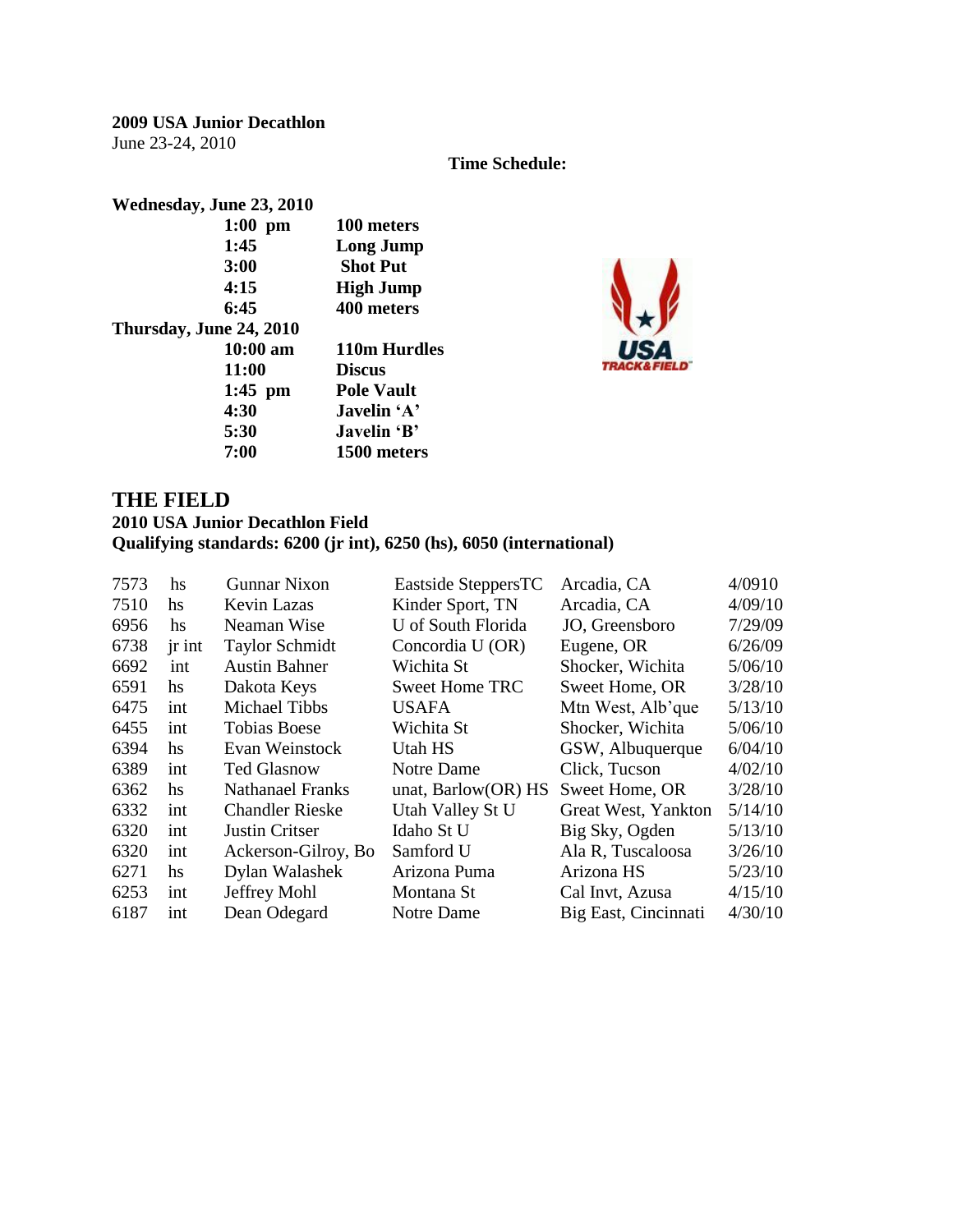|                         | <i>Oualifying score</i> | $100m \ w$                                                       | li<br>w                      | sp                   |  | $h$ j 400m 110H w disc                         |               | pv | jav | 1500m                 |
|-------------------------|-------------------------|------------------------------------------------------------------|------------------------------|----------------------|--|------------------------------------------------|---------------|----|-----|-----------------------|
| [alphabetical order]    |                         |                                                                  |                              |                      |  |                                                |               |    |     |                       |
| Bo Ackerson-Gilroy      | 6320int                 | 11.82                                                            | 657                          | 1179 203 55.67 15.75 |  |                                                |               |    |     | 3511 476 5454 5:06.18 |
| <b>Austin Bahner</b>    | 6692int                 | $11.04 + 2.1$ 687                                                |                              | 1044 189 49.46 16.33 |  |                                                |               |    |     | 3354 395 4881 4:41.17 |
| Tobias Boese            | 6454int                 | $11.54 + 2.1$ 612+0.8                                            |                              |                      |  | 1161 178 51.35 15.89+4.0 3567 425 4646 4:39.98 |               |    |     |                       |
| Justin Critser          | 6329int                 | $11.45 + 3.6$ 634                                                |                              |                      |  | 1070 205 51.04 15.87+0.3 3266 375 4224 4:29.97 |               |    |     |                       |
| <b>Nathaneal Franks</b> | 6362hs                  | 11.40                                                            | 621                          | 1336 193 51.40 16.84 |  |                                                |               |    |     | 3664 366 5056 4:38.5h |
| <b>Ted Glasnow</b>      | 6384in                  | $11.54 + 2.9$                                                    | 673+1.0 1240 199 51.63 17.13 |                      |  |                                                |               |    |     | 3992 394 4631 4:35.95 |
| Dakotah Keys            | 7204hs                  | 11.54                                                            | 722                          | 1334 190 51.91 14.66 |  |                                                | 4084 475 6027 |    |     | 4:42.35               |
| Kevin Lazas             | 7510hs                  | 11.22-0.7 714                                                    |                              |                      |  | 1561 197 51.46 15.58-0.8                       |               |    |     | 4325 472 5598 4:38.73 |
| <b>Benton Lindaman</b>  | 6256hs                  | $11.78 - 0.3$ 622 + 0.5                                          |                              |                      |  | 1472 177 53.60 15.51-1.4 3764 320 5092 5:06.74 |               |    |     |                       |
| Gunnar Nixon            | 7573hs                  | $11.15 + 0.4$ 701                                                |                              | 1283 215 49.50 14.29 |  |                                                |               |    |     | 3791 411 5543 4:35.90 |
| Jeffrey Mohl            | 6253in                  | $11.37+0.4$ 650                                                  |                              | 1132 193 52.49 15.69 |  |                                                |               |    |     | 2784 445 4706 5:11.97 |
| Dean Odegard            | 6187in                  | $11.78 + 1.9$ 593nwi                                             |                              | 1065 188 51.26 17.11 |  |                                                |               |    |     | 3663 435 4042 4:28.00 |
| <b>Chandler Rieske</b>  | 6332in                  | $11.51 + 4.9647$                                                 |                              |                      |  | 1104 189 51.93 14.97+0.3                       |               |    |     | 3398 374 4348 4:31.79 |
| <b>Taylor Schmidt</b>   | 6481int                 | 11.52+2.3 622+0.9 1203 190 51.50 15.24+3.4 3333 448 5443 4:52.74 |                              |                      |  |                                                |               |    |     |                       |
| Michael Tibbs           | 6475 int                | $11.49 + 1.2$                                                    | 646+5.4                      |                      |  | 1187 181 53.52 15.77-0.6                       |               |    |     | 3922 430 5296 5:06.28 |
| Dylan Walashek          | 6271hs                  | 11.84                                                            | 615                          |                      |  | 1496 205 56.23 16.17                           |               |    |     | 3952 366 4320 5:17.42 |
| Evan Weinstock          | 6394hs                  | 11.08-0.2                                                        | 653 0.0                      |                      |  | 1285 187 49.96 15.10-1.1                       |               |    |     | 3700 335 4236 5:00.63 |
| Neaman Wise             | 6956hs                  | 10.91                                                            | 729                          |                      |  | 1384 194 50.33 13.99                           |               |    |     | 3880 405 5249 4:52.23 |
|                         |                         |                                                                  |                              |                      |  |                                                |               |    |     |                       |

#### **PR Page**

#### **Previous National Junior Winners**

|      | <b>U.S. JUNIOR CHAMPIONS 1973-2008</b> |                       |       |                     |  |
|------|----------------------------------------|-----------------------|-------|---------------------|--|
| Year | <b>Winner</b>                          | <b>Affiliation</b>    | score | Meet site           |  |
| 1973 | Craig Brigham                          | U of Oregon           | 7357h | Porterville, CA     |  |
| 1974 | <b>Russell Fritts</b>                  | <b>U</b> of Tennessee | 6677h | Richmond, VA        |  |
| 1975 | <b>Tony Hale</b>                       | <b>Fisk U</b>         | 6856h | Hayward, CA         |  |
| 1976 | Joe Schneider                          | St. John's U          | 7004h | Westwood, CA        |  |
| 1977 | Vince Reilly                           | St. Joe's HS, NJ      | 7057h | Richmond, VA        |  |
| 1978 | Gary Bastien                           | Eastern Michigan      | 7139  | Bloomington         |  |
| 1979 | John Irvine                            | Unat, Phoenix, AZ     | 6807  | Walnut, CA          |  |
| 1980 | <b>Steve Erickson</b>                  | <b>Washington HS</b>  | 7188  | Knoxville           |  |
| 1981 | Greg Loisel                            | Azusa Pacific         | 6745  | Westwood, CA        |  |
| 1982 | Robert Muzzio                          | DC Striders           | 7097  | Los Angeles, CA     |  |
| 1983 | Kevin McGorty                          | Westfield, NJ         | 7133  | University Park, PA |  |
| 1984 | <b>Steve Klassen</b>                   | <b>Boulder TC</b>     | 7093  | Los Angeles, CA     |  |
| 1985 | Derek Huff                             | Western Illinois      | 6941  | Elmhurst, IL        |  |
| 1986 | Gerald Swann                           | Campbell U            | 7013  | Towson, MD          |  |
| 1987 | Jeff Mooney                            | Auburn                | 6713  | Tucson, AZ          |  |
| 1988 | <b>Matt Farmer</b>                     | UC Irvine             | 7015  | Talahassee, FL      |  |
| 1989 | Aric Long                              | Tennessee             | 6908  | Columbus, OH        |  |
| 1990 | <b>Wayne Clements</b>                  | Fla HS                | 7095  |                     |  |
| 1991 | Mario Sategna                          | Bloomfield HS, NM     | 7302w | Blaine, MN          |  |
| 1992 | <b>Billy Schuffenhauer</b>             | <b>Weber State</b>    | 7304w | Columbus, OH        |  |
| 1993 | Ryan Theriault                         | Greyhound TC          | 6894  | Spokane, WA         |  |
| 1994 | Ross Bomben                            | unat                  | 6833  | Tallahassee         |  |
| 1995 | Tom Pappas                             | Lane CC               | 7154  | Walnut, CA          |  |
| 1996 | Gabe Garrett                           | Tennessee             | 6677  | Delaware, OH        |  |
| 1997 | Dan Ryland                             | Deville, LA           | 6611  | Edwardsville, IL    |  |
| 1998 | Dan Ryland                             | Arkansas St           | 7031  | Edwardsville, IL    |  |
| 1999 | Bryan Clay                             | Azusa Pacific         | 7312  | Denton, TX          |  |
| 2000 | Ryan Harlan                            | Rice                  | 6835  | Denton, TX          |  |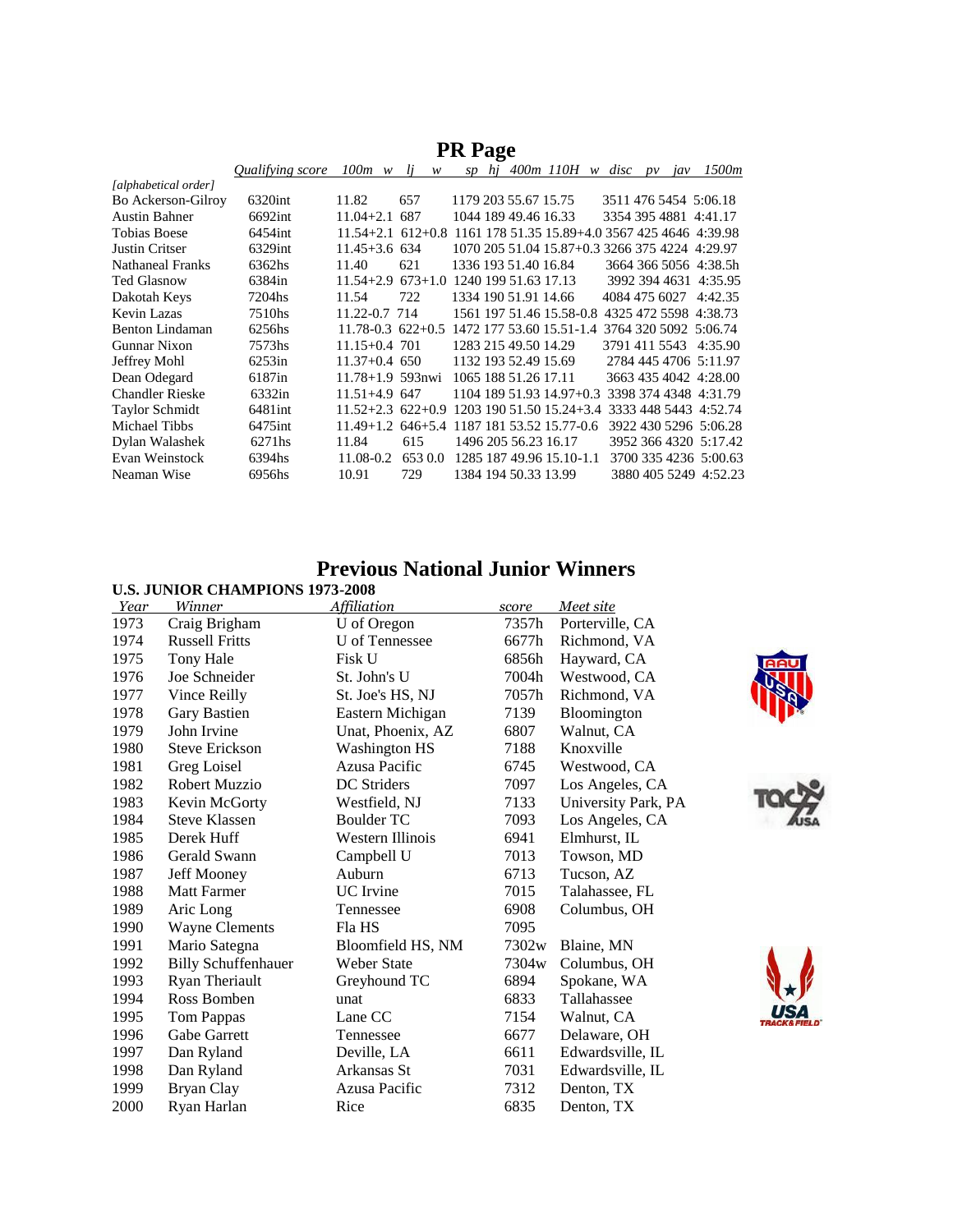| 2001 | Darion Powell       | Lakeland, WA        | 6678 | Richmond, VA        |
|------|---------------------|---------------------|------|---------------------|
| 2002 | Donovan Kilmartin   | Team Idaho          | 7440 | Berkeley, CA        |
| 2003 | Donovan Kilmartin   | YMCA Idaho          | 7431 | Palo Alto, CA       |
| 2004 | Chris Helwick       | Tennessee           | 7358 | College Station, TX |
| 2005 | Mike Bingham        | <b>Wake Forest</b>  | 7042 | Carson, CA          |
| 2006 | Shawn Schmidt       | Texas HS            | 7264 | Indianapolis, IN    |
| 2007 | Nick Adcock         | U of Missouri       | 7293 | Indianapolis        |
| 2008 | <b>Chase Dalton</b> | Brigham Young       | 7202 | Columbus            |
| 2009 | Curtis Beach        | Albuquerque Academy | 7599 | Eugene              |
|      |                     |                     |      |                     |

### **Decathlon Individual Event Records**

**World Records** (7000 point minimum)

| 100m       | 10.22                                        | Chris Huffins/USA                                   | Atlanta(OT/USA)(8546)+0.9) 06/22/96 |          |
|------------|----------------------------------------------|-----------------------------------------------------|-------------------------------------|----------|
| LJ         | $8.22(26-11.75)$                             | Erki Nool/EST                                       | Tallinn, EST (8362)(+3.0)           | 06/15/96 |
| SP         | 19.17(62-10 3/4)                             | Edy Hubacher/Switzerland                            | Berne (7405h)                       | 10/04/69 |
| HJ         | $2.27(7-51/2)$                               | Rolf Bielschmidt/GDR                                | Jena (7245h)                        | 09/30/77 |
|            |                                              | Christian Schenk/GDR                                | Seoul (OG) (8488)                   | 09/28/88 |
| 400m       | 45.68                                        | <b>Bill Toomey/USA</b>                              | Mexico City (OG) (8193)             | 10/18/68 |
| 110mH      | 13.47                                        | Frank Busemann/GER                                  | Atlanta (8706)                      | 08/01/96 |
| DT         | 55.87 (180-5)                                | Bryan Clay/USA                                      | Carson (8506)                       | 06/24/05 |
| ${\rm PV}$ | $5.76(18-10\frac{1}{2})$                     | Tim Lobinger/GER                                    | Leverkuesen (7346)                  | 09/16/99 |
| $JT$ (old) | 81.76 (268-3)                                | Lennart Hedmark/Sweden                              | Spala, Pol (EC) (7522)              | 06/25/78 |
|            | $(new)$ 79.80 (261-10)                       | Peter Blank/GER                                     | Emmelhausen, GER(7425)              | 07/19/92 |
| 1500m      | 3:58.7                                       | Robert Baker/USA                                    | Austin, Texas (7583)                | 04/03/80 |
| 1st day    | 4738                                         | Dan O'Brien/USA                                     | Knoxville, TN (8707)                | 06/15/94 |
|            | 4747 nwi                                     | Dan O'Brien/USA                                     | New York (TAC) (8844)               | 06/12/91 |
| 2nd day    | 4455                                         | Dave Johnson/USA                                    | New Orleans(OT) (8649)              | 06/27/92 |
| Total      | 9026                                         | Roman Sebrle/CZE                                    | Gotzis, AUT                         | 2001     |
|            | <b>American Records</b> (7000 point minimum) |                                                     |                                     |          |
| 100m       | 10.22                                        | Chris Huffins/Mizuno (+0.9) Atlanta (OT/USA) (8546) |                                     | 1996     |
| LJ         | $8.08m(26-4\frac{1}{4})$                     | Dan O'Brien/Talence (+0.81) Talence, FRA (8891)     |                                     | 1992     |
| SP         | $17.76(58-3\frac{1}{4})$                     | Russ Hodge/Foothill JC                              | Hamburg, FRG                        | 1966     |
| HJ         | $2.21(7-3)$                                  | Tom Pappas/adidas                                   | Sydney, AUS (OG) (8425)             | 2000     |
| 400m       | 45.68                                        | <b>Bill Toomey/SC Striders</b>                      | Mexico City (OG) (8193)             | 1968     |
| 110mH      | 13.67                                        | Dan O'Brien/unat (+0.4)                             | Uniondale (Goodwill) (8755)1998     |          |
| DT         | 55.87 (183-3)                                | Bryan Clay/Nike                                     | Carson $(8506)$                     | 2005     |
| PV         | $5.70(18-8\frac{1}{4})$                      | Tim Bright/Athletics West                           | Seoul (OG) (8216)                   | 1988     |
| $JT$ (old) | 78.18 (256-6)                                | Jim Connolly/UCLA                                   | Pullman (7756)                      | 1984     |
|            | $(new)$ 74.58 (244-8)                        | Dave Johnson/ReebokRT                               | New Orleans (8649)                  | 1992     |
| 1500m      | 3:58.7                                       | Robert Baker/Hi Plains TC                           | Austin (TexR) (7583)                | 1980     |
| 1st day    | 4738                                         | Dan O'Brien/Footlocker AC                           | Knoxville (8707)                    | 1994     |
|            | 4747 nwi                                     | Dan O'Brien/Reebok RT                               | New York(TAC) (8844)                | 1991     |
| 2nd day    | 4455                                         | Dave Johnson/ReebokRT                               | New Orleans (OT) (8649)             | 1992     |
| Total      | 8891                                         | Dan O'Brien/Reebok RT                               | Talence (8891)                      | 1992     |
|            | <b>American Collegiate Records</b>           |                                                     |                                     |          |
| 100m       | $10.34 (+2.6)$                               | Mantas Silkauskas/Kansas St Lubbock (Big 12)        |                                     | 2009     |
| LJ         | $8.01m(26-3\frac{1}{2})$                     | Chris Huffins/California                            | Tucson, Arizona (VISA)              | 1993     |
| ${\rm SP}$ | $17.76(58-3\frac{1}{4})$                     | Russ Hodge/Foothill JC                              | Hamburg, FRG (vs W Ger)             | 1966     |
| HJ         | $2.22(7-3\frac{1}{4})$                       | Attila Zsivoczky/Kansas St                          | Tallinn, EST (EC)                   | 1998     |
| 400m       | 46.89                                        | Jordgan Hudgens/APU                                 | Mt Sac R                            | 1999     |
| 110mH      | 13.70                                        | Jangy Addy/Tennessee                                | Auburn, AL (SEC)                    | 2008     |
| DT         | 53.84m(176-8)                                | Brian Brophy/Tenn                                   | Talence, FRA                        | 1992     |
| PV         | $5.50m(18-0\frac{1}{2})$                     | Lawrence Johnson/Tenn                               | Dogwood & SEC Knoxville             | 1993     |
|            |                                              | Dominic Johnson/Arizona                             | Pac 10, Palo Alto                   | 1998     |
| JT (old)   | 78.18 (256-6)                                | Jim Connolly/UCLA                                   | Pullman, Wash. (PAC-10)             | 1984     |
|            | $(new)$ 75.50 (247-8)                        | Mikail Olander/LSU                                  | Baton Rouge, La. (NCAA)             | 1988     |
| 1500m      | 4:04.11                                      | Joe Detmer/Wisconsin                                | Sacramento, (NCAA)                  | 2004     |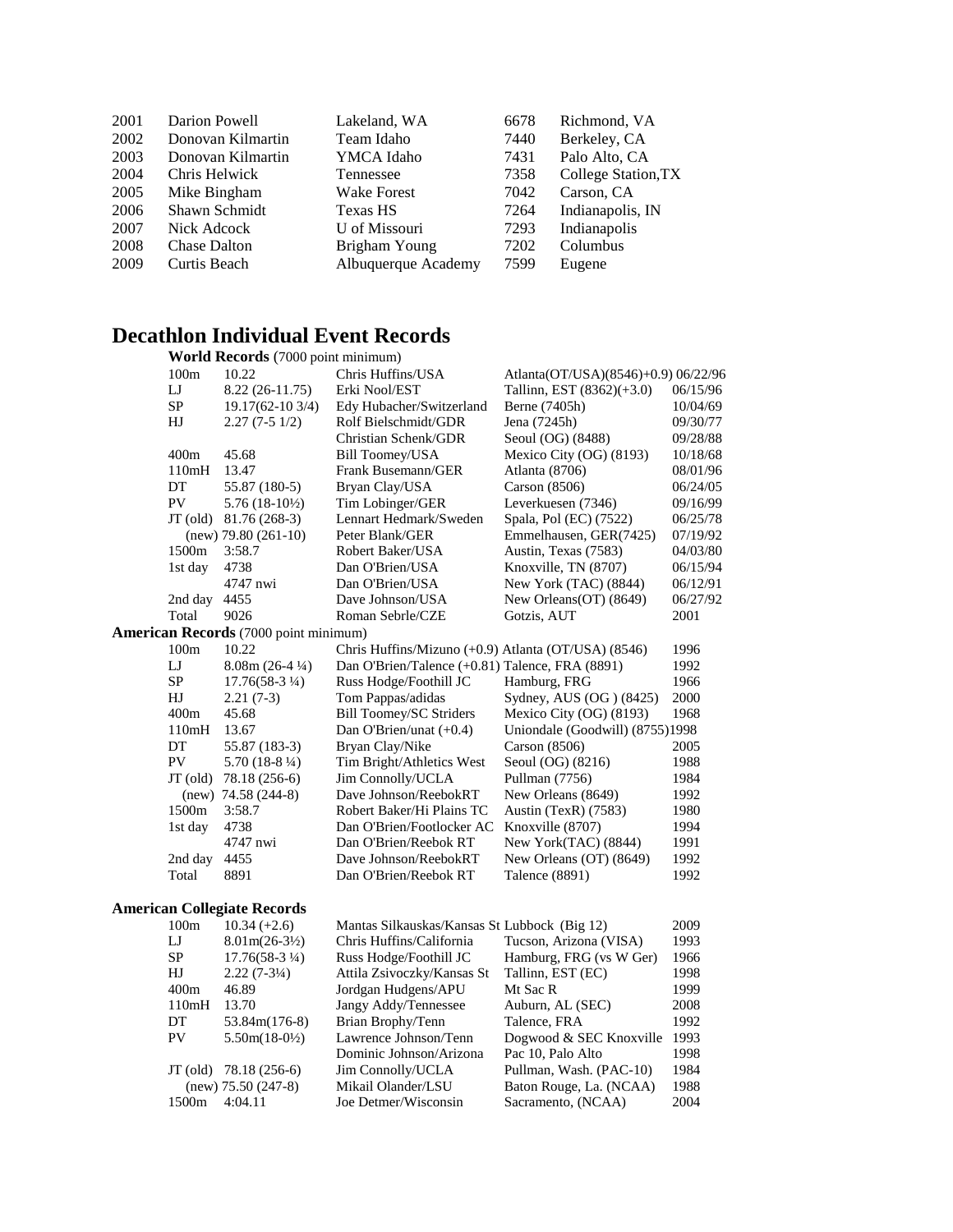| 1st day           | 4458                      | William Motti/Mt St Mary's Athins-Mons, FRA (NC)                          |                |                  | 1985 |      |
|-------------------|---------------------------|---------------------------------------------------------------------------|----------------|------------------|------|------|
| 2nd day           | 4117                      | Mauricio Bardales/UC-Irvine Eugene, Ore (NCAA)                            |                |                  | 1978 |      |
| Total             | 8465                      | Trey Hardee/Texas                                                         | Austin (Tex R) |                  | 2006 |      |
|                   |                           | World Junior Records (international implements & min 7000 pts)            |                |                  |      |      |
| 100m              | 10.58                     | Bryan Clay                                                                | USA Jr         | Denton, TX       |      | 1997 |
|                   | 10.58                     | Ashton Eaton/Oregon                                                       | USA Jr         | Indianapolis     |      | 2007 |
| $_{\rm LJ}$       | $7.72(25-4)$              | Daley Thompson/GBR                                                        | Hypo Bank      | Gotzis (7921)    |      | 1977 |
| SP                | $15.83(51-11\frac{1}{4})$ | Rob Muzzio/USA                                                            | Penn R         | Phila (7664)     |      | 1983 |
| HJ                | $2.16(7-1)$               | William Motti/FRA                                                         | vs UK Jr.      | LaBaule (7371)   |      | 1983 |
|                   |                           | Christian Schenk/GDR                                                      |                | Potsdam (8030)   |      | 1984 |
| 400m              | 46.92                     | Eugene Gilkes/GBR                                                         | Hypo Bank      | Gotzis (7414)    |      | 1981 |
| 110mH             | 13.88 ('42)               | Eric Kaiser/GER                                                           | Hypo Bank      | Gotzis (7585)    |      | 1990 |
| DT                | $49.88(163-6)$            | Walter Kulvet/URS-EST                                                     | Hypo Bank      | Gotzis $(8060)$  |      | 1983 |
| PV.               | $5.50m(18-1/2)$           | Lawrence Johnson/USA                                                      | <b>SEC</b>     | Knoxville (7567) |      | 1993 |
| $JT$ (old)        | $76.52(251-0)$            | Alexander Apaitchev/URS                                                   |                | Potsdam (7577)   |      | 1980 |
| (new)             | $65.36(214-5)$            | S. Haigis/FRG                                                             | vs FRA         | Antony (7641)    |      | 1986 |
| 1500 <sub>m</sub> | 4:07:85                   | Curtis Beach/USA                                                          | USA Jr         | Eugene           |      | 2009 |
| 1st day           | 4421                      | <b>Thorsten Voss/GDR</b>                                                  | Nat Chmps      | Erfut (8397)     |      | 1982 |
| 2nd day           |                           |                                                                           |                |                  |      |      |
| Total             | 8397                      | Thorsten Voss/GDR                                                         | Nat Chmps      | Erfut            |      | 1982 |
| $Jr$ SP           | $16.95m(55-7\frac{1}{2})$ | Pascal Behrenbuch/GER                                                     | u20            | Filderstadt      |      | 2005 |
| Jr Disc           | 54.75m (179-7)            | Alex Sysovev/RUS                                                          | u20            | Krasnador (7631) |      | 2005 |
|                   |                           | nb: A "junior competitor" may not turn 20 in the year of the performance. |                |                  |      |      |

#### **American Junior Records** [Minimum of 6000 score necessary]

| 100m             | 10.57                     | <b>Richard Beattie/Clemson</b>   | TAC Jr           | Tucson $(6680)$       | 1987 |
|------------------|---------------------------|----------------------------------|------------------|-----------------------|------|
|                  | 10.3 <sub>h</sub>         | Barry Stebbins/Mt St Marys       | E Champs         | Emmitsburg (6466)1974 |      |
| LJ               | $7.62(25-0)$              | Aaron Fox/U of Texas             | <b>SWC</b>       | Austin (7255)         | 1995 |
| SP.              | $15.83(51-11\frac{1}{4})$ | Rob Muzzio/George Mason          | Penn R           | Phila (7664)          | 1983 |
| HJ               | $2.18(7-1\frac{3}{4})$    | Tim Bell/Tennessee               | Sea Ray R        | Knoxville(6386)       | 1998 |
| 400              | 47.87                     | Gabe Garrett/Olympia, WA         | USA Jr           | Walnut, CA(6356) 1996 |      |
| 110mH            | 14.30 $('42)$             | Marcell Almond/SC Cheetahs USAJr |                  | Denton                | 1999 |
|                  | 14.23 ('39)               | <b>Weston Leutz/NDSU</b>         | <b>IAAF WC</b>   | Bydgozdcz, POL        | 2008 |
| DT               | $46.10(151-3)$            | Craig Brigham/Ore HS             |                  | Eugene, OR (7359)1972 |      |
| <b>PV</b>        | $5.50(18-1/2)$            | Lawrence Johnson/Tenn            | <b>SEC</b>       | Knoxville (7567)      | 1993 |
| $JT$ (old)       | $68.26(223-11)$           | Mark Gubrud/Wash HS              | <b>St Champs</b> | Lacey, $WA()$         | 1976 |
|                  | $(new)$ 60.66 (198-11)    | Steve Henson/Kansas State        | TAC Jr           | Tucson $(6585)$       | 1987 |
| 1500m            | 4:07:85                   | Curtis Beach/USA                 | USA Jr           | Eugene                | 2009 |
| 1st day $sr4140$ |                           | Aaron Fox/U of Texas             | <b>SWC</b>       | <b>Austin</b> (7255)  | 1995 |
| 2nd daysr 3734   |                           | Keith Robinson/BYU               | NCAA I           | Houston $(7638)$      | 1983 |
| Total sr 7658    |                           | Keith Robinson/BYU               | NCAA I           | Houston $(7638)$      | 1983 |
|                  | ir $7486*$                | Donovan Kilmartin                | PanAm Jr         | <b>Bridgeton</b>      | 2003 |

\*-inferior to senior implements record

NB: AmJr 100m record betters WJR by two Americans since a score of 7000 necessary for WJR, but not AJR

#### **U.S. High School Records** [minimum 6000 score]-international implements/hurdles

| 100m               | 10.69                     | Gabe Garrett/Olympia, $WA(+3.7)$ | Klamath Falls, OR                  | 1995 |
|--------------------|---------------------------|----------------------------------|------------------------------------|------|
|                    | 10.65p                    | Daniel Ryland/Buckeye HS,LA      | Natchitoches, LA                   | 1997 |
| LJ                 | $7.29+(23-11\frac{1}{4})$ | Leroy Spicer/Albuquerque, NM     | Albuquerque, N.M.                  | 1971 |
| $SP$ sr            | $15.41(50-63/4)$          | Lance Neubauer/Bellingham, Wa    | Lacey, Wash. (Wash St Ch)          | 1976 |
| hs                 | $16.95m(55-7\frac{1}{2})$ | Lee McCown/Robt Lee,TX           | Klamath Falls, OR (O'Brien) 1995   |      |
| HJ                 | $2.11(6-11)$              | Steve Hensen/McPherson, Ks       | Towson, Md (TAC Jr)                | 1986 |
|                    |                           | Bobby Williams/Great Bend, Ks    | Klamath Falls, Or (O'Brien)        | 1994 |
| 400m               | 47.64                     | Gabe Garrett/Olympia, Wash       | Klamath Falls, OR (O'Brien) 1995   |      |
| $110mH$ sr $14.3h$ |                           | Milt Campbell/Plainfield, NJ     | Plainfield, N.J. (AAU)             | 1953 |
|                    | hs14.38                   | Cantrel Gaddis/Leeds, Ala        | Klamath Falls, Or (O'Brien)        | 1994 |
|                    |                           | Curtis Beach/Albuquerque Acad    | Albuquerque (GSW)                  | 2009 |
| DT sr              | $46.10(151-3)$            | Craig Brigham/S Eugene HS        | Eugene, Ore (AC)                   | 1972 |
| hs                 | 48.22 (158-2)             | James Cook/Kennebunk, ME         | Klamath Falls, Or (O'Brien)        | 1994 |
| PV                 | 4.91 $(16-1\frac{1}{2})$  | Clark Humphries/Brentwood Ac     | Franklin Roads, TN(Tenn St Ch)1994 |      |
| $JT$ (old)         | $68.26(223-11)$           | Mark Gubrud/Mt Vernon, Wa        | Lacey, Wash. (Wash St Ch) 1976     |      |
|                    |                           |                                  |                                    |      |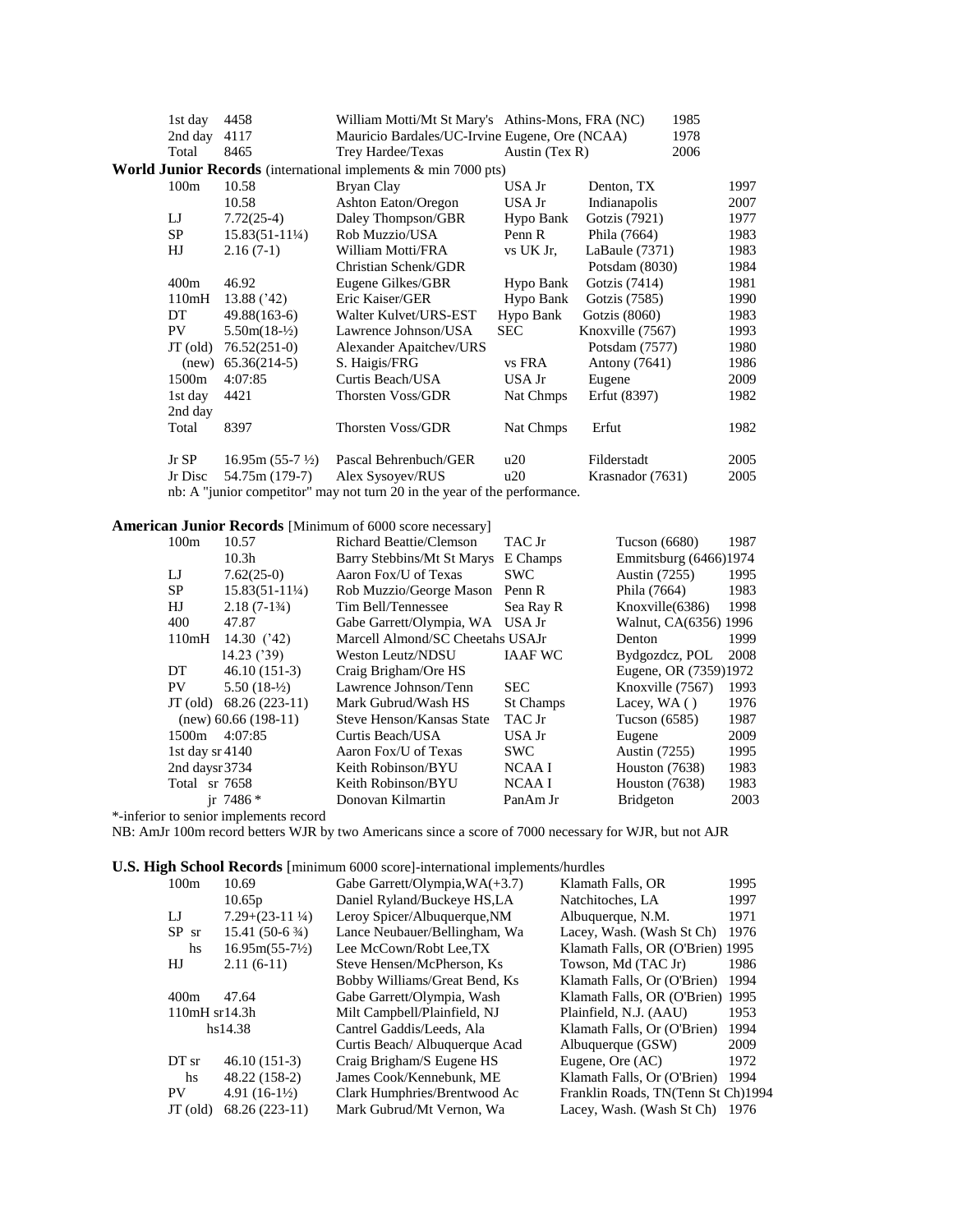| (new)             | 59.40 (194-10)                      | Colin Kinsey/Wellsville, OH      |        | Klamath Falls, Or (O'Brien) | 1994 |
|-------------------|-------------------------------------|----------------------------------|--------|-----------------------------|------|
| 1500m             | 4:07:85                             | Curtis Beach/Albq Axademy        |        | USA Jr, Eugene              | 2009 |
| 1st day sr 4006   |                                     | Curtis Beach/Academy             |        | Albuquerque (GSW)           | 2009 |
|                   | hs 4143                             | Curtis Beach/Academy             |        | Arcadia, CA                 | 2009 |
| $2ndday$ sr 3594h |                                     | Craig Brigham/S Eugene HS        |        | Eugene, Ore                 | 1972 |
|                   | hs 3766                             | Curtis Beach/Academy             |        | Arcadia, CA                 | 2009 |
| Total sr          | 7466                                | Curtis Beach/Albuquerque Acad    |        | Albuquerque (GSW)           | 2009 |
| hs                | 7909                                | Curtis Beach, Albuquerque Acad   |        | Arcadia, CA                 | 2009 |
| jr int 7599       |                                     | Curtis Beach/Albuquerque Academy |        | Eugene (USA)                | 2009 |
|                   | <b>Meet Records</b> (AAU/TAC/USATF) |                                  |        |                             |      |
| $100m$ :          | 10.57                               | Richard Beattie/Clemson          | TAC Jr | Tucson                      | 1987 |
| LJ                | $7.34m(24-1)$                       | Bill Schuffenhaur/Weber St       | USA Jr | Columbus                    | 1992 |
| $SP$ sr           | $15.03m(49-3\frac{3}{4})$           | Rob Muzzio/GMU                   | TAC Jr | Bloomington                 | 1983 |
| jr                | $15.34m(50-4)$                      | Jangy Addy/Tennessee             | USA Jr | <b>College Station</b>      | 2004 |
| HJ                | $2.10m(6-10^{3}/4)$                 | Tom Pappas/Lance CC              | USA Jr | Walnut                      | 1995 |
| 400m              | 47.87                               | Gabe Garrett/Olympia, WA         | USA Jr | Walnut                      | 1996 |
| 110mH             | 14.30 $(32)$                        | Marcell Almond/SC Cheetahs USAJr |        | Denton                      | 1999 |
|                   | 14.25(39)                           | Wes Leutz/Team Nodak             | USA Jr | Indianapolis                | 2006 |
| Disc sr           | 43.56m(139-7)                       | Jamie Cook/Penn St               | USA Jr | Walnut                      | 1995 |
| jr                |                                     |                                  |        |                             |      |
| PV                | $4.95m(16-2\frac{3}{4})$            | Paul Terek/Michigan St           | USA Jr | Edwardsville                | 1998 |
| Jav               | $60.66m(198-11)$                    | Steve Henson/Kansas St           | TAC Jr | Tucson                      | 1987 |
| 1500m             | 4:07:85                             | Curtis Beach/USA                 | USA Jr | Eugene                      | 2009 |
| 1st day           |                                     |                                  |        |                             |      |
| 2nd day           |                                     |                                  |        |                             |      |
| Total sr          | 7312                                | Bryan Clay/Azusa Pac             | USA Jr | Denton                      | 1999 |
| Jr                | 7599                                | Curtis Beach/Albq Academy USA Jr |        | Eugene                      | 2009 |

#### **RECENT MEET RESULTS**

#### **2009**



| $6/25 - 26$ |                                     | 37 <sup>th</sup> USA Junior Championships, Hayward Field, U of Oregon, Eugene, OR                            |
|-------------|-------------------------------------|--------------------------------------------------------------------------------------------------------------|
| 7599        | Beach, Curtis/Albuquerque Academy   | 11.10+2.3 699+1.3 1195 205 48.76 14.64+2.4 3785 459 3896 4:07.85                                             |
| 7114        | Horn, Gray/Florida                  | 11.26+2.3 724+1.3 1297 196 52.05 14.56+1.7 4238 399 4311 4:58.76                                             |
| 6854        | Wise, Neaman/Lake Brantley HS, FL   | 10.92+1.1 700+2.0 1248 172 50.68 14.38+1.8 3771 359 4581 4:52.23                                             |
| 6790        | Godfrey, Kevin/Lane CC              | $11.48 + 2.3641 + 1.7112318752.1315.30 + 1.8305345949984:32.80$                                              |
| 6738        | Schmidt, Taylor/Battleground, WA    | $11.52+2.3622+0.9125219053.3414.81+2.4348942953244:58.83$                                                    |
| 6708        | York, Richard/St Clair, MO          | 11.48+1.1 624+1.3 1078 184 51.05 14.84+1.7 3013 399 5572 4:32.66                                             |
| 6671        | Uzoh, Anya/Penn St                  | $11.34+1.1$ 657+1.1 1177 190 50.51 15.17+1.4 2977 409 4658 4:52.13                                           |
| 6575        | Perez. Trent/UCLA                   | $11.60+1.1645+2.487718450.2016.33+1.4328245945104:27.72$                                                     |
| 6491        | Masterson, Derek/UCSB               | $11.67+2.3624+1.9134417854.5316.14+1.8432245947485:24.23$                                                    |
| 6309        | DeMirjian, Garrett/Moorpark College | 11.60+1.1 625+1.1 1188 190 52.48 14.97+1.4 3219 349 3916 4:45.14                                             |
| 6196        | Hickey, Justin/Wichita St           | $11.48 + 2.3616 + 0.9109316651.1516.52 + 1.7321940941004.33.71$                                              |
|             |                                     | 5114 Paquin, Ryan/Bishop Moore HS, Orlando [11.57+1.1 593+2.2 1043 160 52.80 15.69+2.4 2838 nh 3818 5:06.63] |
|             | 12s.12f.                            |                                                                                                              |
|             |                                     |                                                                                                              |

# **2008**

|      |                          | 6/20-21 USA Junior Champs, Ohio State U, Columbus, OH [International Junior implements/Hurdles] |
|------|--------------------------|-------------------------------------------------------------------------------------------------|
| 7202 | Dalton, Chase/BYU        | 11.39-0.6 664-0.9 1394 191 51.27 15.44-1.8 4501 405 6031 5:00.95                                |
| 7123 | Leutz. Weston/NDSU       | 11.48-1.2 657+1.4 1236 194 50.31 14.62-3.9 4133 435 4456 4:42.82                                |
| 7026 | Beach, Curtis/AlbuquerTC | 11.34-1.2 669+2.0 1191 203 48.61 15.27-3.9 2835 405 4026 4:12.84                                |
| 6835 | Fitzsimons, Tom/MSMary   | 11.44-0.6 676+1.0 1156 167 49.04 15.22-1.4 3618 425 4423 4:28.95                                |
| 6767 | Keys, Dakotah/OR HS      | 11.69-0.6 685+0.7 1207 185 52.73 16.16-1.4 3754 425 5701 4:54.72                                |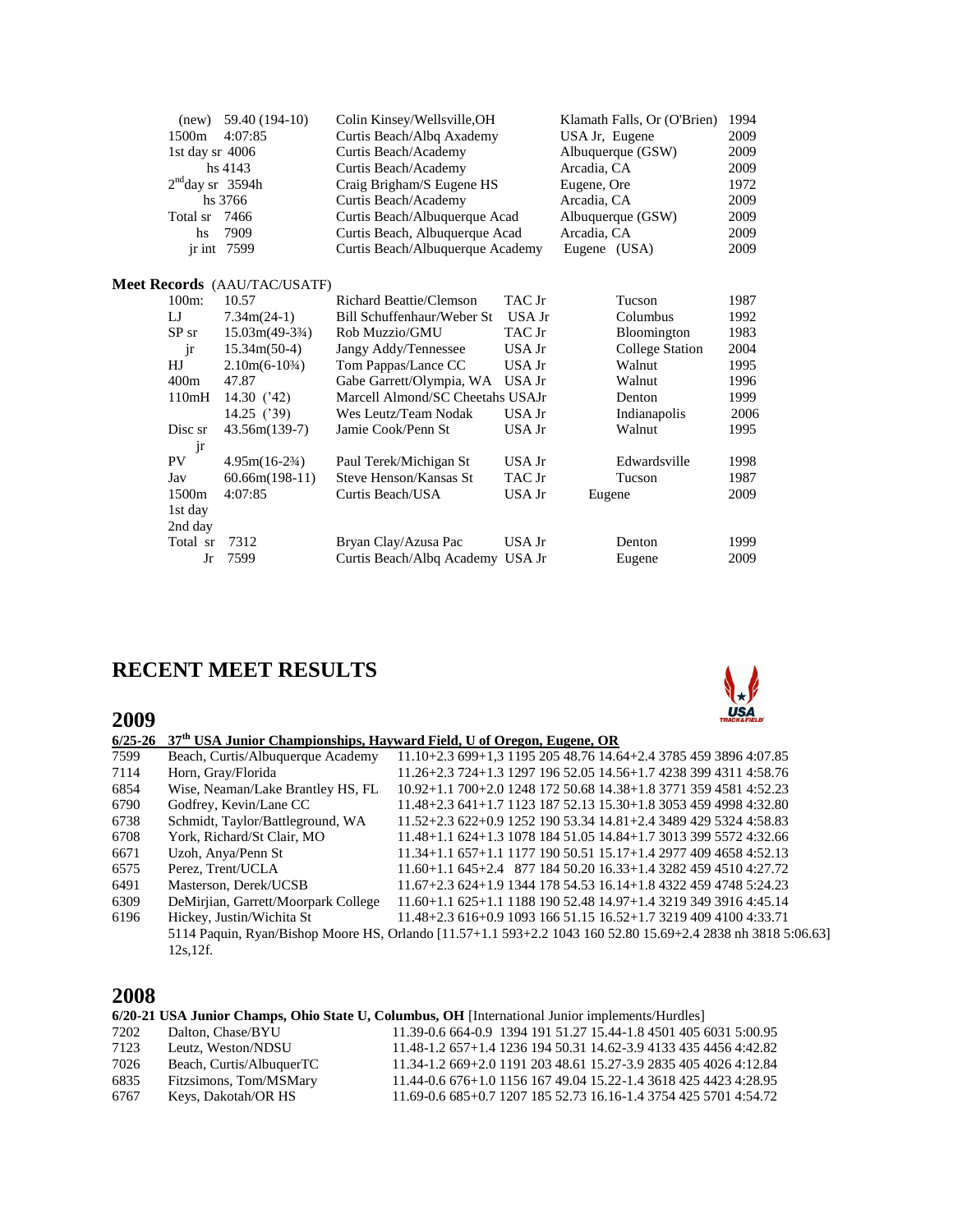| 6700 | Gooris, Dan/AlbuquerTC   | 11.98-0.3 641+0.6 1320 185 51.21 16.32-3.9 3515 465 4309 4:36.33                                                                                                                                                                                                                                                                |
|------|--------------------------|---------------------------------------------------------------------------------------------------------------------------------------------------------------------------------------------------------------------------------------------------------------------------------------------------------------------------------|
| 6614 | Staven, Asa/Montana St   | 11.61-0.6 673+1.2 1190 194 51.01 15.80-1.4 3533 435 4131 5:08.14                                                                                                                                                                                                                                                                |
| 6513 | McCarty, Michael/MiamiOH | 11.57-1.2 683+1.9 1234 191 50.12 14.78-1.4 2923 335 3908 4:45.89                                                                                                                                                                                                                                                                |
| 6509 | York. Richard/T Missouri | 11.91-1.2 641+1.8 1081 182 51.11 15.75-3.9 3192 385 5540 4:34.92                                                                                                                                                                                                                                                                |
| 6411 | Cisick. Josh/unat        | 11.98-1.2 633+2.1 1268 176 52.37 16.36-1.8 3517 445 4286 4:43.78                                                                                                                                                                                                                                                                |
| 6363 | Wise, Neamen/C Fla Glid  | 10.94-0.3 664+2.0 1183 176 51.72 15.25-1.8 3371 335 4034 4:55.72                                                                                                                                                                                                                                                                |
| 6315 | Horist, Mark/Mt SAC JC   | 11.91-0.6 657+2.3 1091 179 53.62 16.66-1.4 3986 405 4908 4:54.69                                                                                                                                                                                                                                                                |
| 6297 | Holcombe, Alex/Cornell   | 11.88-0.3 605-0.6 1387 179 54.15 16.50-3.9 4115 375 4426 4:47.36                                                                                                                                                                                                                                                                |
|      |                          | 5898 Fulfer, Talor/unat, 5562 Calderwood, Jordan/BYU, dnf: Johnson, Hanif/unat, Salzmann, Adam/Colo,                                                                                                                                                                                                                            |
|      |                          | $\mathcal{D}$ , $\mathcal{D}$ , $\mathcal{D}$ , $\mathcal{D}$ , $\mathcal{D}$ , $\mathcal{D}$ , $\mathcal{D}$ , $\mathcal{D}$ , $\mathcal{D}$ , $\mathcal{D}$ , $\mathcal{D}$ , $\mathcal{D}$ , $\mathcal{D}$ , $\mathcal{D}$ , $\mathcal{D}$ , $\mathcal{D}$ , $\mathcal{D}$ , $\mathcal{D}$ , $\mathcal{D}$ , $\mathcal{D}$ , |

Davies, Benjamin/Kinder Sport [11.43-0.3 613+1.2 1451 nh dnf dnf 3901 nh 5887 dns], 18s,15f

#### **7/22-23 USATF Jr Olympics, Omaha, NE (young men div,17-18) [**high school implements/hurdles]

- 7204 Keys, Dakotah/unat, Home Sweet, OR 11.64nwi 662+0.6 1299 190 51.91 15.33+1.1 4085 455 5837 4:42.35
- 7005 Gooris, Dan/Albuquerque TC 12.06-0.7 646+0.9 1346 190 51.44 15.72+0.4 3906 470 4917 4:34.58
- 6376 Beach, Curtis/Albuquerque TC 11.57+0.6 604+1.5 1123 195 51.50 15.83+1.1 3184 425 3504 4:42.23
- 
- 6262 York, Richard/Team Missouri 11.88-1.7 615+1.2 1130 185 52.54 16.43nwi 3100 410 4814 4:43.57 6223 McPherson, Mike/ Real Training 11.42+0.6 673+1.6 1016 180 50.84 15.68nwi 3228 350 3758 4:46.66
- 6160 Fleming, Dan/Angelic FlyersTC 11.38nwi 678+0.9 1174 180 51.79 16.38+0.9 2821 350 3659 5:08.88 5953 Schmidt, Thomas/Pacific NW, 5899 Clarke, Tyler/Ames TC, 5868 Perez, Robert/Victory Atl, 5800 Sementelli,
- Alexander/TexExpress, 5719 Short, Taylor/TexExpress, 5383 Culbreath, Grayson/Cerritos Blaze, 5370 Filer, Thomas/Bellevue Breeze, 5325 Higins, Brad/Norfolk, 5280 Bolligar, Michael/Ariz Puma, 5168 Beenken, Cory/Draft Pick Academy, 5016 Wilson, Shawn/Finger Lakes, 22s,22f.

5772 Nixon, Gunnar/Eastside Steppers, 5749 Gross, Justin/Woodlawn, 5320 Jones, Ewrin/Phoenix Bobcats, 5169 Bello, William/PiiTC, 5096 Lindman, Ben/IA United TC, 5080 Walashek, Dylan/Ariz Puma, 5008 Rex, Kobi/Speed T/F, 18f.

- **7/26-27 AAU Jr Olympics, E Mich U, Ypsilanta, MI (young men div, 17-18)**[high school implements/hurdles]
- 7260 Davies, Ben/Brentwood, TN (18) 11.55-0.4 628nwi 1627 175 49.89 15.24+0.8 4228 438 6200 4:57.88
- 6462 Wise, Neamen/Altamonte Spgs,FL(17) 11.10-1.9 641nwi 1340 175 51.35 14.84+1.5 3381 378 4663 5:27.94
- 6221 Stephens, Nathan/Riverdale, GA (18) 11.85-1.9 640nwi 1188 180 52.59 15.12+1.5 3816 273 4109 4:32.66
- 6079 Schmidt, Kale/Stanwood,WA(17) 12.02-1.9 667nwi 1050 185 51.92 16.64+0.2 3079 348 4148 4:37.12
- 6029 Eckert, Jack/Sellesburg, IN(17) 12.24-0.9 570nwi 1211 175 52.45 18.04+0.8 3380 423 4504 4:30.70
	- 5948 Ford, Dkorian/Bay City, TX(18), 5839 Campbell, Kyle/Mishawaka, IN(18), 5777 Wallace, Cullen/ Houston, TX(18), 5646 Moragne, Kendric/Memphis, TN, 5520 Ada,s, Brad/Akron, OH (17), 5336 White, Tim/Knoxville, TN (17), 5301 Halloran, Logann/Kansas City, MO(17), 5156 Grob, Tyler/Whitmore Lake, MI(17), Klug, Charles/Seffner, FL (18), Bach, Christian/Belding, MI (18). 32s,29f

#### **Intermediate Boys (15-16)**

6429 Lazas, Kevin/Brentwood, TN (16) 11.62-0.1 694nwi 1193 190 52.75 18.47+1.1 3720 393 5062 4:51.42 5718 Davies, Josh/Brentwood, TN (16), 5159 Kincade, Jack/Columbus, OH(15), 5089 Johnson, David/Spring, TX (15) dq-400m., 25s,23f.

#### **7/9-10 12th IAAF World Junior Champs, Bydgozcsz, POL**

| 7896 | Knobel. Jan Felix/GER   | 11.47-0.3 712+0.2 1617 196 50.52 14.81-0.1 4396 460 6627 4:47.44 |
|------|-------------------------|------------------------------------------------------------------|
| 7894 | Mihan. Eduard/BLS       | 10.82-0.1 719-0.8 1467 193 48.48 14.54-0.1 4443 440 5128 4:30.93 |
| 7663 | Dudas, Mihail/SRB       | 11.03-0.1 717+0.1 1450 193 48.66 14.83-0.1 4331 430 5131 4:42.11 |
| 7555 | Margis, Torsten/GER     | 11.19-0.1 674-0.3 1569 190 50.50 15.30+0.9 4501 420 5841 4:40.49 |
| 7552 | Vasiley, Daniil/RUS     | 11.32-0.1 631-0.7 1602 190 51.54 15.74-0.9 4538 460 6345 4:40.35 |
| 7443 | Bevis, Adam/AUS         | 11.05-0.1 722 0.0 1393 181 50.04 14.67-0.1 4834 370 5360 4:44.66 |
| 7314 | Nabozny, Jacek/POL      | 11.25-0.3 687 0.0 1363 199 49.45 15.02+0.9 3996 380 5314 4:40.52 |
| 7250 | Tymchenck, Mark/UKR     | 11.48 0.0 681-0.9 1418 184 49.61 15.38-0.9 4259 410 5044 4:29.14 |
| 7236 | Koshar, Anatoli/BLR     | 11.69 0.0 641-0.7 1412 196 51.25 15.40-0.9 4606 420 5356 4:42.94 |
| 7178 | Leutz. Wesston/USA-NDSU | 11.15-0.3 662-0.4 1204 181 49.33 14.23-0.1 4264 420 4683 4:40.37 |
| 7174 | Dalton, Chase/USA-BYU   | 11.37 0.0 650+0.7 1231 196 51.13 16.83+0.9 4809 390 6471 4:41.65 |
| 7124 | Gardiner, Daniel/GBR    | 11.00 0.0 680-0.4 1429 187 50.09 15.65-0.9 4095 420 4559 4:53.26 |
| 7076 | Liiv, Artur/EST         | 11.48 0.0 703 0.0 1122 196 50.62 15.35-0.9 4274 420 5152 4:57.55 |
| 7056 | Lankocz. Eric/FRA       | 11.39-0.1 738-0.5 1393 196 53.00 16.19+0.9 4041 440 4815 5:06.01 |
| 6910 | Tischenko, Denis/RUS    | 11.91-0.3 643+0.6 1351 193 51.99 15.24+0.9 3375 460 4970 4:42.87 |
|      | 19s.18f                 |                                                                  |

**Intermediate Boys (15-16)**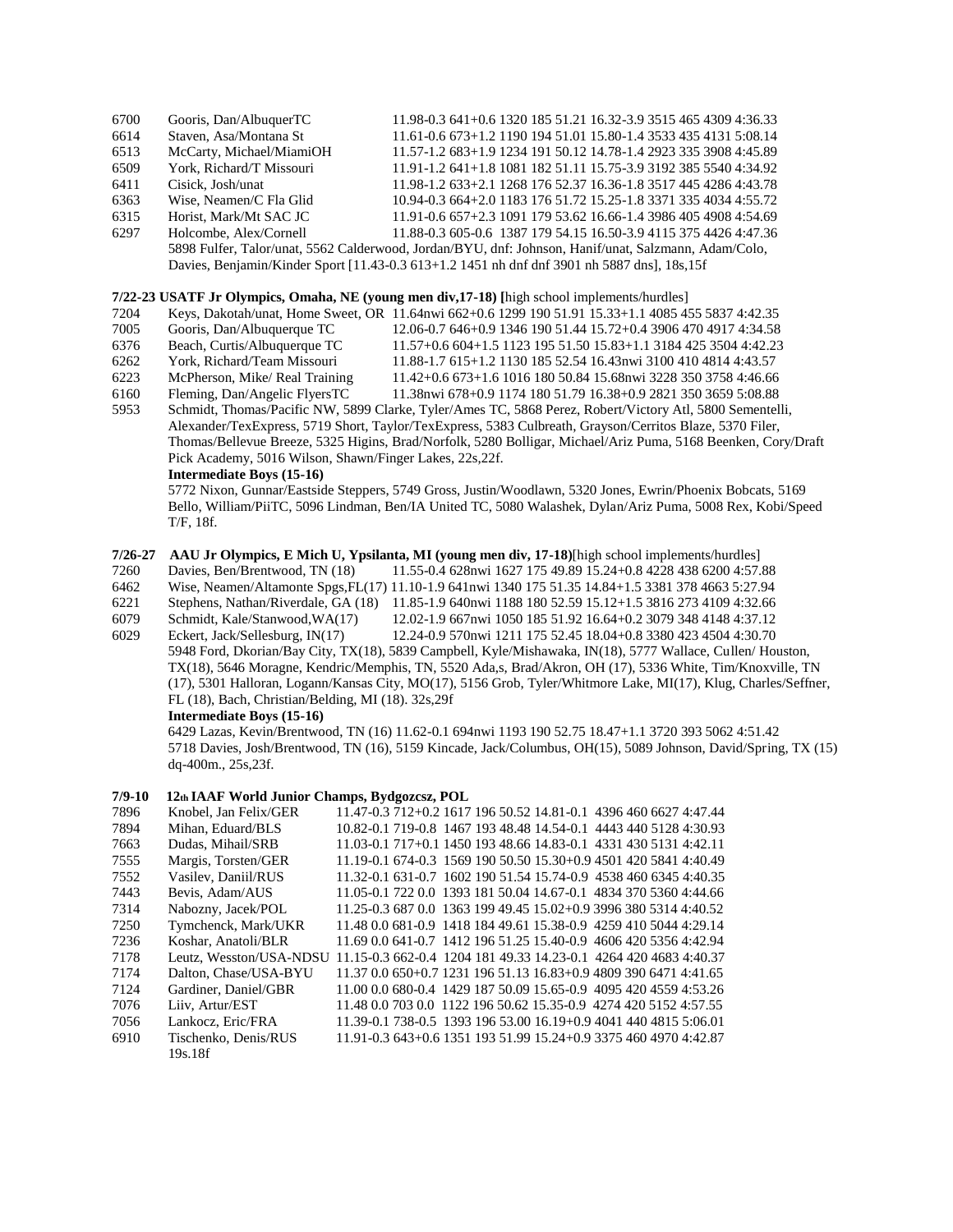#### **2007**

|      | $6/20$ -21 35 <sup>th</sup> USA Junior Championships, IUPUI, Indianapolis, IN [international junior implements/hurdles] |                                                                                                                       |  |  |  |  |  |  |
|------|-------------------------------------------------------------------------------------------------------------------------|-----------------------------------------------------------------------------------------------------------------------|--|--|--|--|--|--|
| 7293 | Adcock, Nick/Missouri                                                                                                   | 11.20+0.7 634+0.8 1395 202 49.36 14.43+2.0 3541 410 5526 4:49.77                                                      |  |  |  |  |  |  |
| 7158 | Bray, Wesley/Houston                                                                                                    | 11.43+0.1 7-7+2.2 1382 184 50.90 15.13+1.6 3460 420 5369 4:36.45                                                      |  |  |  |  |  |  |
| 7155 | Eaton, Ashton/Oregon                                                                                                    | 10.58+3.7 667+0.8 1280 187 48.48 14.47+2.0 4063 430 3513 4:58.35                                                      |  |  |  |  |  |  |
| 7130 | Roberts, Cory/SE LA St                                                                                                  | $11.43+0.1$ 674+1.4 1188 184 50.92 15.21+1.6 4280 430 5176 4:34.64                                                    |  |  |  |  |  |  |
| 7080 | Shotwell, Frank/Michigan                                                                                                | USA<br>$11.14+0.7681+2.0124617849.9214.28+2.540343804839439.68$                                                       |  |  |  |  |  |  |
| 7005 |                                                                                                                         | Ayers, Michael/KinderSports 11.05+3.7 655+1.0 1444 184 50.45 16.12+2.0 3369 460 5236 4:59.03                          |  |  |  |  |  |  |
| 6774 | Moss, Miller/Clemson                                                                                                    | 11.29+0.7 636+1.4 1244 187 49.23 15.89+2.5 3821 410 4140 4:43.05                                                      |  |  |  |  |  |  |
| 6710 | Gooris, Dan/Albuq TC                                                                                                    | $11.89 + 0.1621 + 0.2125319653.2315.70 + 2.034754604298432.92$                                                        |  |  |  |  |  |  |
| 6659 |                                                                                                                         | Greaves, Kenny/Coppel, TX 11.73+1.4 615+0.1 1176 169 50.88 15.39+2.5 3497 460 4817 4:34.59                            |  |  |  |  |  |  |
| 6439 | Crosta, Nick/Rutgers                                                                                                    | 11.66+0.1 652+3.6 1040 199 52.47 15.26+2.5 3624 360 5016 5:10.15                                                      |  |  |  |  |  |  |
| 6406 | Dalton, Chase/Tigard, OR                                                                                                | 11.44+0.7 616+2.0 1190 196 53.50 14.99+2.0 3703 300 6010 5:21.52                                                      |  |  |  |  |  |  |
| 6402 | Barrineau, Tom/Georgia                                                                                                  | 11.56+0.1 582+1.3 1238 178 50.86 16.04+1.6 3109 380 4961 4:30.50                                                      |  |  |  |  |  |  |
| 6387 |                                                                                                                         | Skinner, Justin/C of Canyons 11.34+3.7 614+1.2 1230 178 51.51 15.06+1.6 3422 380 3841 4:47.78                         |  |  |  |  |  |  |
| 6319 |                                                                                                                         | Jansen, Ian/Unat-Salt Lake C 11.52+0.1 629+1.2 1105 172 51.81 15.41+2.5 3875 420 3552 4:55.17                         |  |  |  |  |  |  |
| 6291 | Rud, Ted/North Dakota St                                                                                                | 11.84+0.7 650+2.6 1122 196 54.88 16.64+1.6 3584 430 3924 4:52.25                                                      |  |  |  |  |  |  |
| 6129 | Shead, DeShawn/Desert Lt                                                                                                | 11.21+3.7 594+2.2 1235 172 52.60 14.85+2.0 3270 380 4035 5:18.27                                                      |  |  |  |  |  |  |
| 5703 | Cameron, Russ/Buffalo                                                                                                   | 11.58+3.7 583+1.2 1265 184 51.08 15.65+1.6 2442 nh 4663 4:40.55                                                       |  |  |  |  |  |  |
| dnf  | Dodds, Tyler/Wake Forest                                                                                                | 10.98+1.4 566+1.1 1148 181 48.99 16.39+2.5 2658 350 withdrew                                                          |  |  |  |  |  |  |
| dnf  | Davies, Ben/Kinder Sport                                                                                                | $11.13+1.4625+2.01490$ nh 50.02 withdrew                                                                              |  |  |  |  |  |  |
| dnf  | Ackley, Marshall/Oregon                                                                                                 | $11.67+1.4$ 595+3.2 1209 169 56.04 withdrew                                                                           |  |  |  |  |  |  |
| dnf  | Horn, Gray/unat-OH HS                                                                                                   | 11.46+1.4 610 0.0 1230 178 dnf withdrew                                                                               |  |  |  |  |  |  |
| dnf  |                                                                                                                         | Holcombe, Alex/Ambler OC $11.63+3.7605+0.91369$ nh withdrew                                                           |  |  |  |  |  |  |
|      |                                                                                                                         | 22s, 17f. Records: Eaton's 10.58 ties World Junior Record of Bryan Clay (Denton, TX, 1997), but does not set American |  |  |  |  |  |  |
|      |                                                                                                                         | Junior record of 10.57 by Richard Beattie/Clemson of 10.57. Dan Ryland/USA held previous WJR of 10.59,                |  |  |  |  |  |  |
|      | Edwardsville, 1988. A score of 7000 necessary for WJR, but not AJR                                                      |                                                                                                                       |  |  |  |  |  |  |

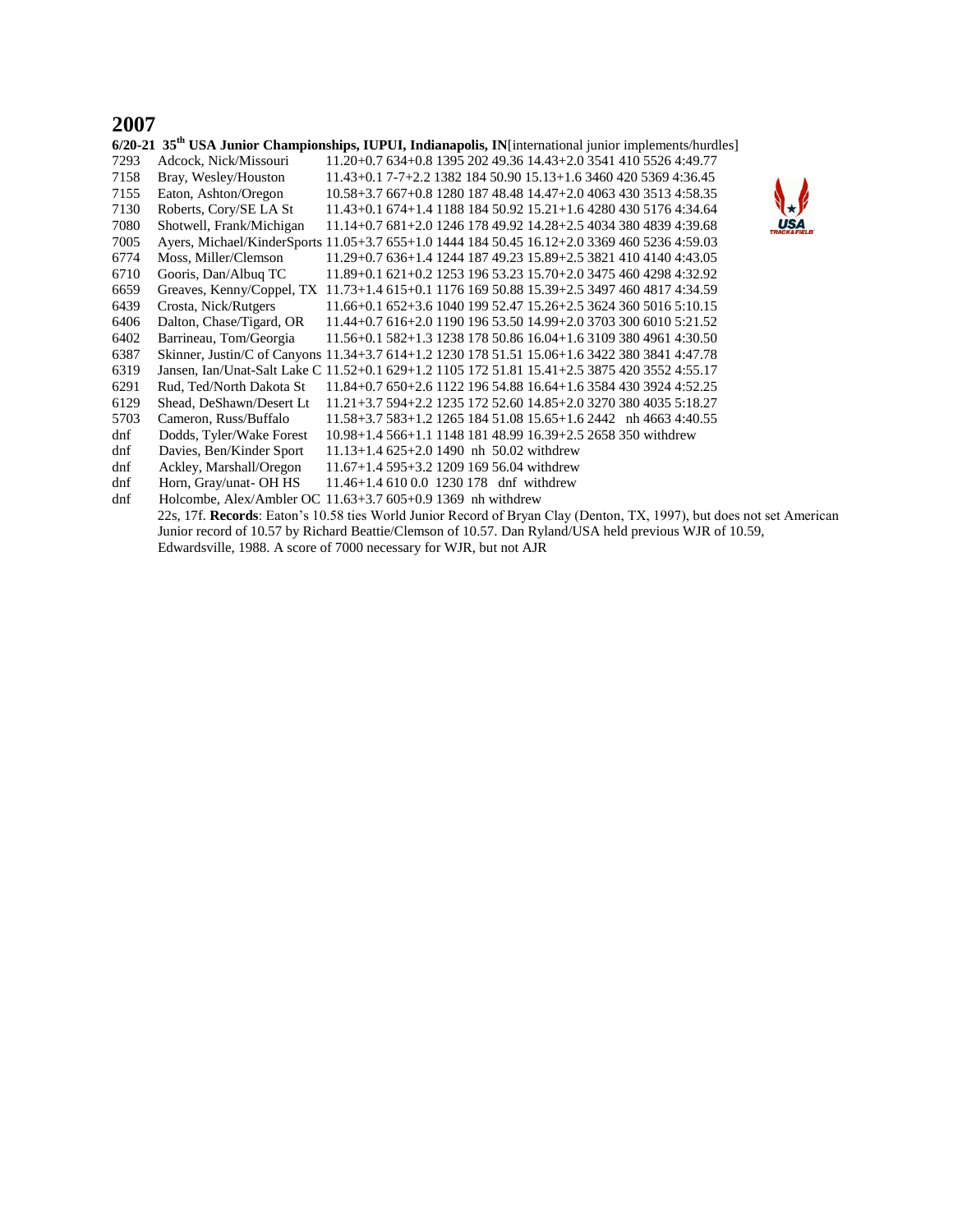# *ATHLETE'S BIOS*

# **BO ACKERSON-GILROY**<br>DOB: January 19, 1991

January 19, 1991 POB: Ht/wt: Hometown: Brentwood, TN High School: Brentwood Academy College: Samford U "13

Gilroy.



2010: as freshman won Southern Conference decathlon title with 6314 score. 5<sup>th</sup> at Alabama Relays. **High School:** letters in track and football. **Personal**: Son of Jim Ackerson and Amy and Mark

|             |                                                            | Career:                                     |     |                                               |  |  |  |  |  |  |  |
|-------------|------------------------------------------------------------|---------------------------------------------|-----|-----------------------------------------------|--|--|--|--|--|--|--|
| Indoor:     |                                                            | hi 60h py 1000m<br>60 <sub>m</sub> li<br>SD |     |                                               |  |  |  |  |  |  |  |
|             | $2/26/10$ 4878 3 SoConf, Clemson                           |                                             |     | 7.53 645 1179 203 8.57 395 3:04.81            |  |  |  |  |  |  |  |
| Outdoor:    |                                                            | $100m \le w$                                | li. | w sp hi 400m 110h w disc pv jav 1500m         |  |  |  |  |  |  |  |
|             | $3/26/10$ 6320 5 Alabama R, Tuscaloosa                     | 11.82                                       | 657 | 2586 445 5080 5:05.04<br>1135 195 55.67 15.75 |  |  |  |  |  |  |  |
|             | $4/25/10$ 6314 1 SoConf. Boone                             | 12.04                                       | 641 | 1102 190 56.21 15.76<br>3511 440 4841 5:06.18 |  |  |  |  |  |  |  |
| <b>PRs:</b> | 6320 / 4878<br>Indoor: 60m: 7.53; 60h:8.57; 1000m: 3:04.81 | 11.82                                       | 657 | 3511 476 5454 5:06.18<br>1179 203 55.67 15.75 |  |  |  |  |  |  |  |

# **AUSTIN BAHNER**<br>DOB: July 7, 1991

July 7, 1991 POB: Ht/wt: Hometown: Wichita, KS High School: Wichita Heights HS College: Wichita St U "13





2010: 2<sup>nd</sup> at Shocker decathlon with 6692 score. Redshirt both indoor and outdoor season. **High School:** Lettered in basketball, soccer and track. **Personal**: Son of Brent and Lisa Bahner. Accounting major.

|                                  | <b>Career:</b>                                                     |
|----------------------------------|--------------------------------------------------------------------|
| Indoor:                          | $60m$ li sp hi $60h$ pv $1000m$                                    |
| $1/30/10$ 4592 6 Husker, Lincoln | 7.25 644 995 172 9.11 360 2:43.24                                  |
| Outdoor:                         | 100m w li w sp hi 400m 110h w disc pv jav 1500m                    |
| 5/06/10 6692 2 Shocker, Wichita  | $11.04+2.1$ 687+2.6 1044 189 49.46 16.33+3.1 3354 395 4881 4:41.17 |
|                                  |                                                                    |

*Indoor: 60m: 7.25; 60h:9.11; 1000m: 2:43.24.* 

*PRs: 6692 / 4592 11.04+2.1 687 1044 189 49.46 16.33 3354 395 4881 4:41.17* 

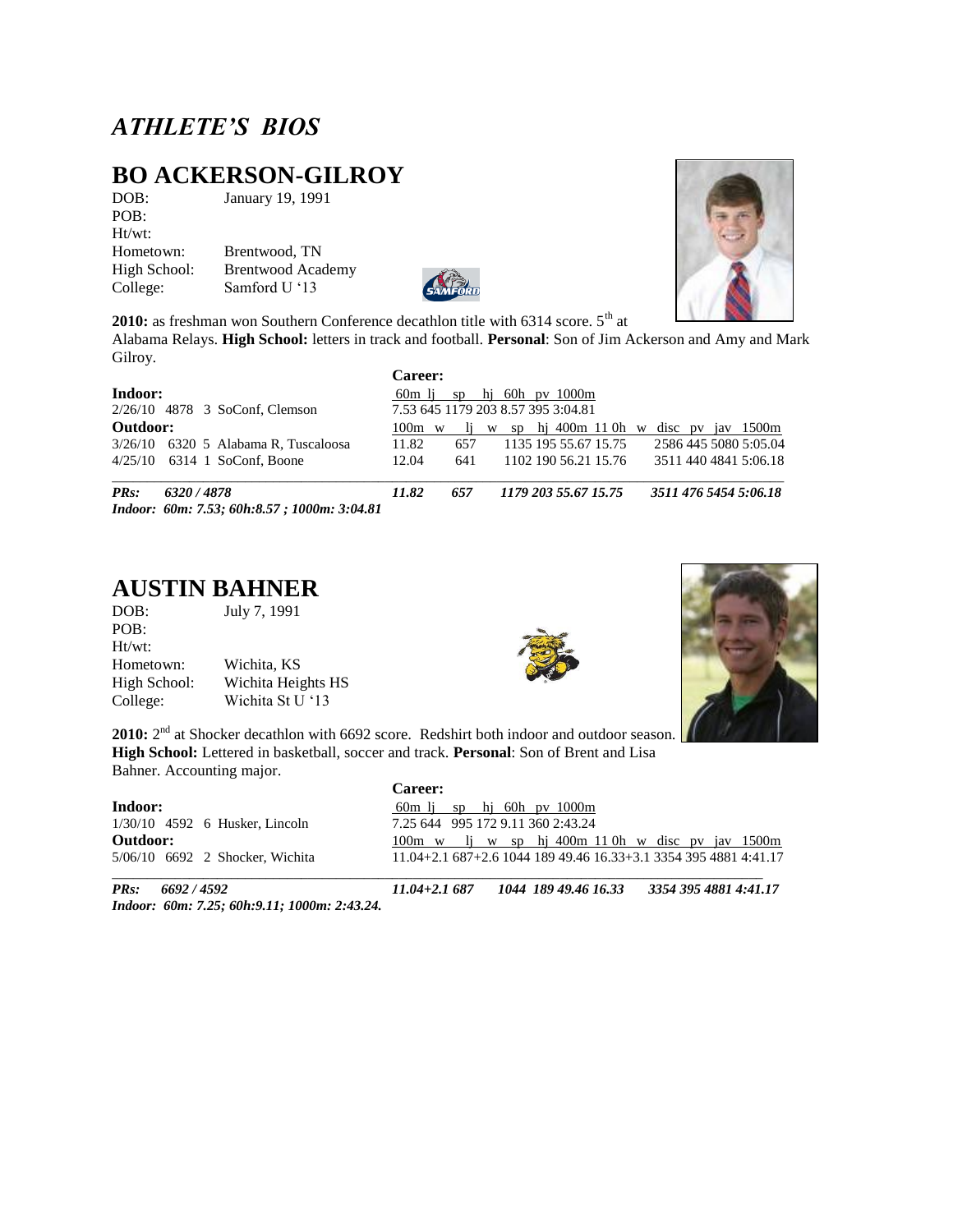#### **TOBIAS BOESE**

DOB: August 17, 1988 (from Wichita St website!!) POB: Ht/Wt: Hometown: Dodge City, KS<br>High School: Dodge City HS Dodge City HS College: Wichita St



**2010:** Redshirt at Wichita St. **High School:** state cross-country qualifier. Personal: Son of Samuel and Debroah Boese. Major is sport management.

|             | Career: |                                      |                                                                    |
|-------------|---------|--------------------------------------|--------------------------------------------------------------------|
| Indoor:     |         |                                      | hi 60h<br>1000m<br>60m li<br>SD<br>pv                              |
|             |         | $1/30/10$ 4345 10 Husker, Lincoln    | 7.52 584 932 175 9.28 400 2:51.03                                  |
| Outdoor:    |         |                                      |                                                                    |
|             |         | 8/02/09 5882 8 AAU JO, Des Moines    |                                                                    |
|             |         | $3/18/10$ 5962 6 Rice, Houston       | 11.89+2.3 612+0.8 1117 178 52.69 16.79+3.4 3134 390 3970 4:44.84   |
|             |         | 4/08/10 6139 2 Cowley, Arkansas City |                                                                    |
|             |         | $5/06/10$ 6454 3 Shocker, Wichita    | $11.54+2.1$ 608+2.6 1161 171 51.35 15.89+4.0 3567 425 4646 4:39.98 |
| <b>PRs:</b> | 6454    |                                      | 11.54+2.1 612+0.8 1161 178 51.35 15.89+4.0 3567 425 4646 4:39.98   |

#### **JUSTIN CRITSER-LUCAS**

| ,1991             |
|-------------------|
|                   |
|                   |
| Pocatello, ID     |
| Pocatello HS '09  |
| Idaho State U '13 |
|                   |



2010: 3<sup>rd</sup> at BYU Robison Invt and 9<sup>th</sup> at Big Sky decathlon. **High School:** Letters in cross-country, track (6-6 hj) and basketball. **Personal**: Parebts are Alan and Tammy Lucas. Major in sociology, minor in Spanish.



|          |                                         | Career:                                                          |
|----------|-----------------------------------------|------------------------------------------------------------------|
| Indoor:  |                                         | $60m$ lj sp hj $60h$ pv $1000m$                                  |
|          | 2/06/10 4269 8 Mountain St G, Pocatello | 7.45 590 977 194 9.47 290 2:49.12                                |
| Outdoor: |                                         | 100m w li w sp hi 400m 110h w disc pv jay 1500m                  |
|          | 3/25/10 5857 6b Cal Multis, Berkeley    | 11.96+0.7 597nwi 983 191 52.25 16.70+0.6 2710 350 3813 4:29.97   |
|          | 4/09/10 5938 6 Bengal, Pocatello        | 11.45+3.6 602nwi 987 198 52.62 16.54+3.1 2813 220 3788 4:40.10   |
|          | 4/22/10 6210 3 BYU Robison, Provo       | 11.98-3.0 619nwi 981 200 51.04 15.87+0.3 3266 365 3673 4:36.57   |
|          | 5/13/10 6329 9 Big Sky, Ogden           | 11.89-0.4 534-0.3 1070 205 51.62 16.16+2.5 2878 375 4224 4:37.30 |
|          |                                         |                                                                  |

*Indoor: 60m: 7.45; 60h: 9.47; 1000m: 2:49.12*  Updated 6/06/10

*PRs: 6329 / 4269 11.45+3.6 634 1070 205 51.04 15.87+0.3 3266 375n4224 4:29.97* 

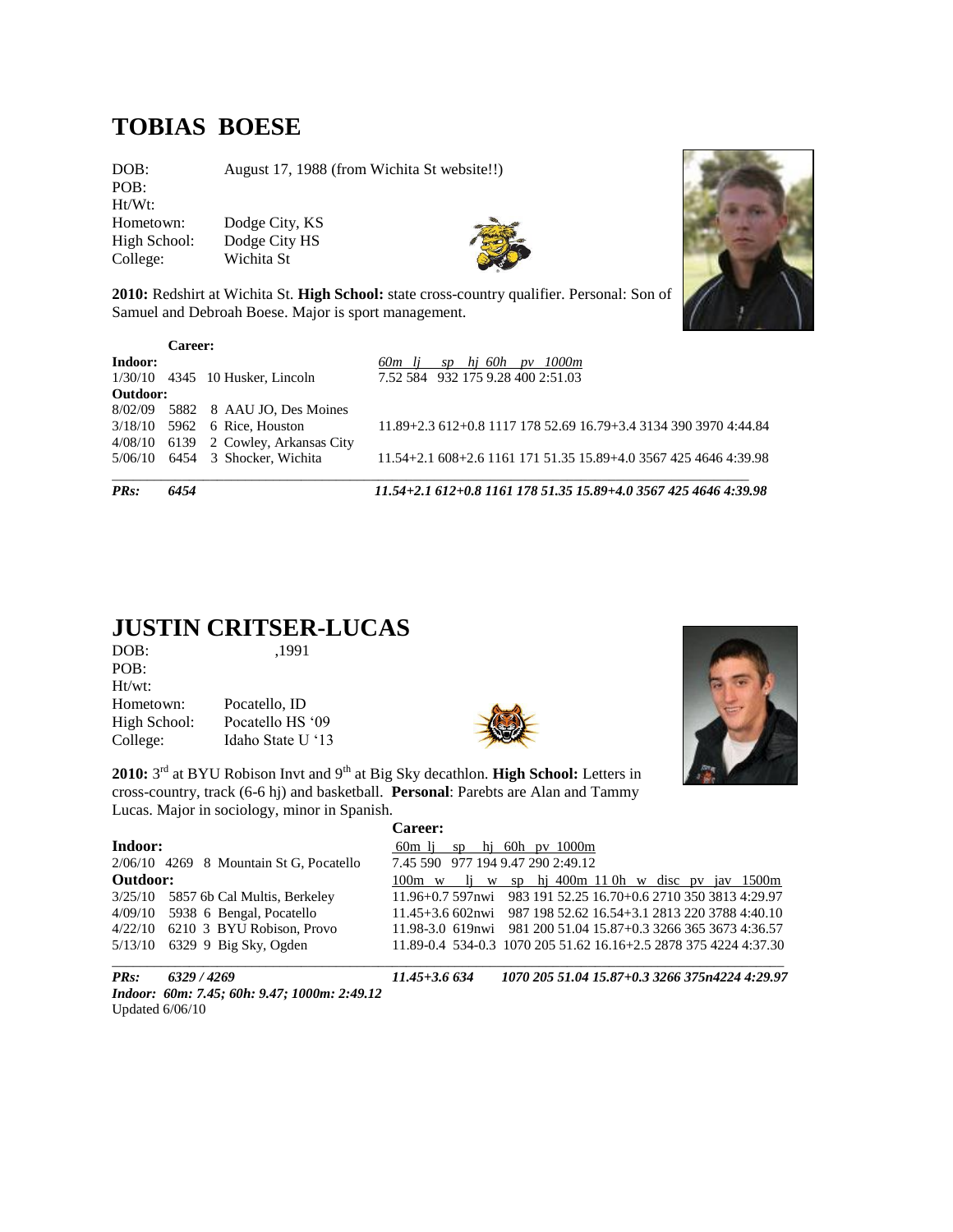### **NATHANAEL FRANKS**

DOB: POB: Ht/wt: Hometown:<br>High School: Barlow (OR) HS College:



**2010:** Runner-up at Sweet Home decathlon (6362). **High School:**Letter5s in basketball, football and track. **Personal**: Also member of prominent "Academic Decathlon team" at Barlow HS.

| Indoor:                                  | <b>Career:</b><br>60 <sub>m</sub> li | sp  | hi 60h py 1000m              |                       |
|------------------------------------------|--------------------------------------|-----|------------------------------|-----------------------|
| Outdoor:                                 | $100m \le w$                         | I1. | sp hj 400 $m$ 110 $h$ w<br>W | disc pv jav 1500m     |
| 5/31/09 5814 1 Salem Track CE, Salem, OR | 11.64                                | 621 | 1282 188 54.44 16.84         | 3437 305 3287 4:56.3h |
| 3/28/10 6362 2 Sweet Home, OR            | 11.4h                                | 580 | 1336 193 51.40 17.08         | 3664 350 5056 4:48.37 |
| $PRs$ :<br>6362                          | 11.40                                | 621 | 1336 193 51.40 16.84         | 3664 366 5056 4:38.5h |
| <i>Indoor: 60m:; 60h:; 1000m:</i>        |                                      |     |                              |                       |
| Updated $6/06/10$                        |                                      |     |                              |                       |

#### **TED GLASNOW**

| DOB:         |                       |
|--------------|-----------------------|
| POB:         |                       |
| $Ht/wt$ :    | $6-2.$                |
| Hometown:    | Newhall, CA           |
| High School: | William S. Harr Union |
| College:     | Notre Dame '13        |





2010: 6<sup>th</sup> and 7<sup>th</sup> at Big East Multis indoors and out. High School: 6x letter winner in track and football. **Personal**: Son of Greg and Donna Glasnow.

|              |  |                                        | Career:                                                          |
|--------------|--|----------------------------------------|------------------------------------------------------------------|
| Indoor:      |  |                                        | $60m$ lj sp hj $60h$ pv $1000m$                                  |
|              |  | $1/23/10$ 4385 2 ND Multis, South Bend | 7.1h 620 1192 192 9.3h 290 2:57.1h                               |
|              |  | $2/04/10$ 4682 1 ND Meyo, South Bend   | 7.2h 666 1204 186 9.1h 350 2:54.20                               |
|              |  | 2/21/10 4776 6 Big East, Armory, NYC   | 7.35 638 1158 194 9.45 394 2:50.20                               |
| Outdoor:     |  |                                        | 100m w li w sp hi 400m 110h w disc pv jay 1500m                  |
|              |  | 8/02/09 6114 3 AAU JO, Des Moines      | 11.70+0.7 637nwi 1261 190 52.99 17.16-1.7 4462 320 3326 4:56.85  |
|              |  | 4/02/10 6384 6 Click. Tucson           | 11.71-0.9 673+1.0 1199 199 53.27 17.64+0.8 3992 340 4613 4:45.77 |
|              |  | 5/01/10 6220 7 Big East, Cincinnati    | $11.54+2.9659+1.0124019451.6317.17+0.8238933546314.35.95$        |
| $\mathbf{m}$ |  |                                        | 11 = 1 A A Z=A 1 A 1A 1A 1AA = 1 ZA 1= 1A                        |

*Indoor: 60m: 7.35; 60h 9.1h:; 1000m: 2:50.20* Updated 6/06/10

*PRs: 6384 / 4776 11.54+2.9 673+1.0 1240 199 51.63 17.13 3992 394 4631 3:35.95*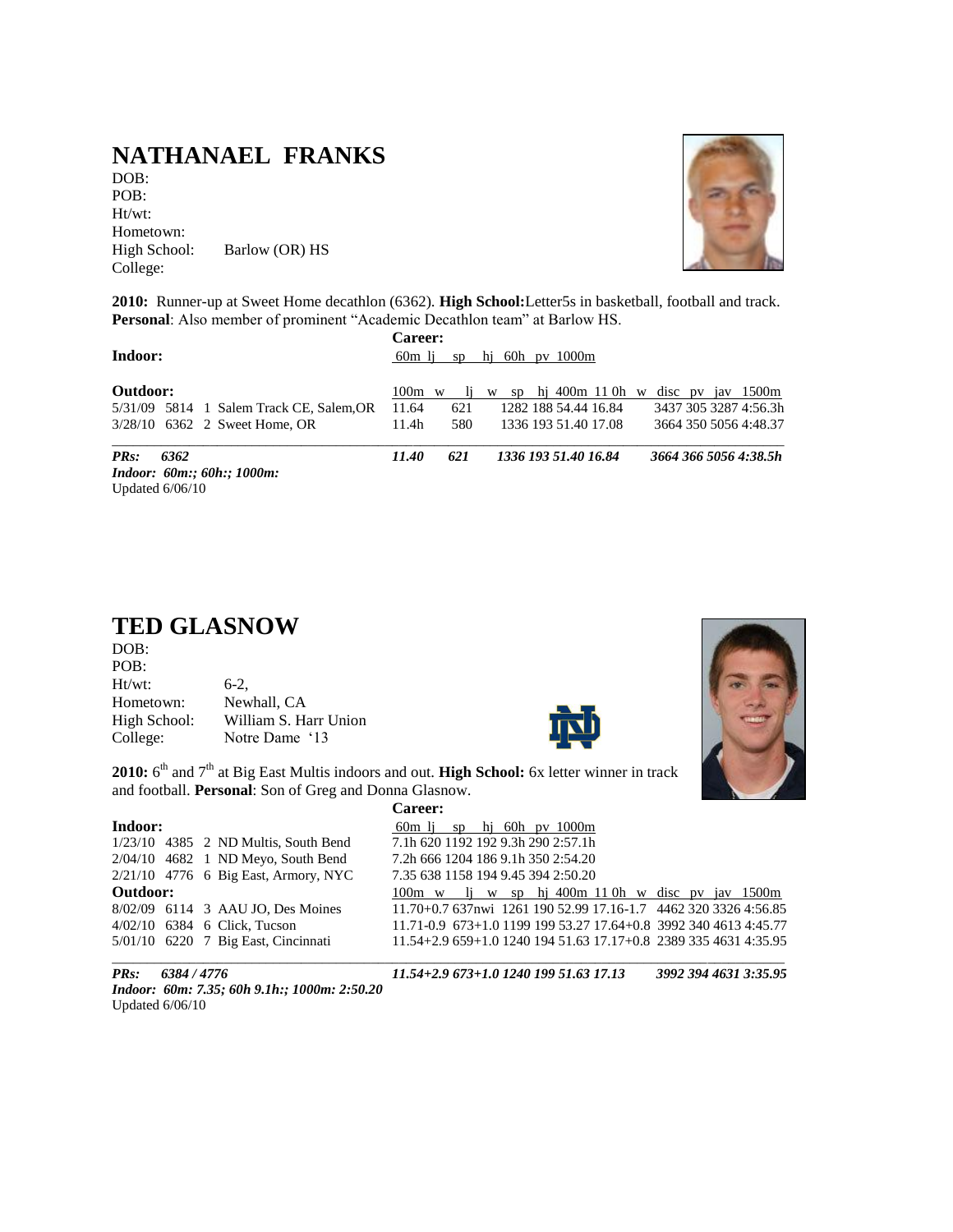# **DAKOTAH KEYS**

DOB: POB: Ht/Wt: 6-2, 175 Hometown: Sweet Home, OR High School: Sweet Home HS





**2010sr:** Won March decathlon in hometown, 6591. **2009jr:** State 4A hurdle, lj and vault champ, Won local decathlon in March (6664). **2008soph:** National Junior

Olympic champ with 7204 score. **2007fr:** runner-up at National Junior Olympics. **Personal:** Parents are Shannon Keys and Lela Danforth (summer coach). HS coach is Billy Snow.

| Career:                   |  |  |                                         |                     |  |  |  |                         |  |     |                                                                        |
|---------------------------|--|--|-----------------------------------------|---------------------|--|--|--|-------------------------|--|-----|------------------------------------------------------------------------|
| Outdoor:                  |  |  |                                         | 100 <sub>m</sub> li |  |  |  | sp hj 400m 110H disc pv |  | jav | 1500m                                                                  |
| 3/31/07 5869hs            |  |  | Sweet Home, OR                          |                     |  |  |  |                         |  |     | 12.2h 589 1214 170 54.4h 16.8h 3477 381 5019 4:47.8h                   |
| $6/17/07$ 6395hs          |  |  | Decathlon                               |                     |  |  |  |                         |  |     | 11.4h 650 1228 180 56.1h 15.7h 3703 360 5374 4:54.7h                   |
| 7/03/07 5731y             |  |  | 1 Nat Youth, Lisle, IL                  |                     |  |  |  |                         |  |     | $12.01$ 562 1146 170 53.66 15.94 3304 374 5280 4:50.13 [+3.-1.5,+0.1], |
| 7/12/07 5756hs 2 Reg JO   |  |  |                                         |                     |  |  |  |                         |  |     | 12.31 561 1199 176 54.48 16.70 3912 335 5908 5:12.23                   |
| $7/24/07$ 6048hs 2 Nat JO |  |  |                                         |                     |  |  |  |                         |  |     | 12.02 543 1202 180 54.50 16.08 3338 375 5364 4:43.87                   |
|                           |  |  | $3/29/08$ 6630hs 1 Sweet Home, OR       |                     |  |  |  |                         |  |     | 11.84 684 1204 185 53.44 15.34 3367 425 5070 4:53.8h                   |
|                           |  |  | $6/20/08$ 6767 $\mu$ 5 USA Jr, Columbus |                     |  |  |  |                         |  |     | 11.69 685 1146 185 52.73 16.16 3754 425 5700 4:54.72 [-0.6,+0.7,-1.4]  |
|                           |  |  | 6/22/08 7204hs 1 USA JO.                |                     |  |  |  |                         |  |     | 11.64 661 1298 190 51.91 15.33 4048 455 5836 4:42.35                   |
|                           |  |  | 3/28/09 6664hs 1 Home Sweet, OR         |                     |  |  |  |                         |  |     | 11.74 651 1279 190 54.14 15.44 3962 457 5190 5:29.1h                   |
|                           |  |  | $3/28/10$ 6591hs 1 Home Sweet, OR       |                     |  |  |  |                         |  |     | 11.6h 645 1334 183 54.34 16.18 4018 445 5976 5:30.14                   |

*PRs: 7204hs 11.54 722 1334 190 51.91 14.66 4084 475 6027 4:42.35*

### **KEVIN LAZAS**

| DOB:         |                          |
|--------------|--------------------------|
| POB:         |                          |
| $Ht/wt$ :    | 5-10, 185                |
| Hometown:    | Brentwood, TN            |
| High School: | <b>Brentwood Academy</b> |
| Club:        | Kinder Sport             |





**2010:** Runner-up at Arcadia Prep decathlon with 7510 score, #3 all time prep. **2009**: Tennessee State, National AAU Club and national Junior Olympic decathlon champ.

Indoor runner-up at Nike Scholastic. **2008:** AAU junior Olympic champs. **High School: Personal**: has signed letter of intent at U of Arkansas.

|          |                                          | <b>Career:</b>                                                   |
|----------|------------------------------------------|------------------------------------------------------------------|
| Indoor:  |                                          | hi 60h <i>py</i> 1000m<br>60m li<br>SD                           |
|          | 3/17/09 3758 2 Nike Scholastic, Boston   |                                                                  |
| 2/19/10  | 3988 1 Northern Indoor                   | 8.01 695 1561 196 2:51.0 [55mh]                                  |
|          | $3/13/10$ 3942 2 Nike Scholastic, Boston | 8.73 697 1490 197 2:49.69                                        |
| Outdoor: |                                          | $1j$ w sp $h$ j 400m 110h w disc pv jav 1500m<br>$100m \quad w$  |
|          | 7404                                     |                                                                  |
|          | 7/27/08 6429 1 AAU JO, Ypsilanti         |                                                                  |
|          | 4/28/09 7057 1 Tenn St, Clarksville      | 1381 188 53.22 16.27 4129 442 1374tj 4:42.18<br>11.77<br>678     |
|          | 7/05/09 7213 1 Nat Club Champs, Orlando  | 11.51+0.3 705nwi 1467 190 51.46 15.85nwi 3709 455 5598 4:53.37   |
|          | 8/02/09 7140 1 AAU JO, Des Moines        | 11.30+1.0 687nwi 1447 185 51.70 15.83-1.5 4190 425 4844 4:38.73  |
|          | $4/09/10$ 7510 2 Arcadia Prep, Arcadia   | 11.22-0.7 714+0.2 1451 197 51.70 15.58-0.8 4325 457 5406 4:47.36 |
| $PRs$ :  | 7510/3942                                | 11.22-0.7 714<br>1561 197 51.46 15.58-0.8 4325 472 5598 4:38.73  |

*Indoor: 60m:; 60h: 8.73; 1000m: 2:49.69*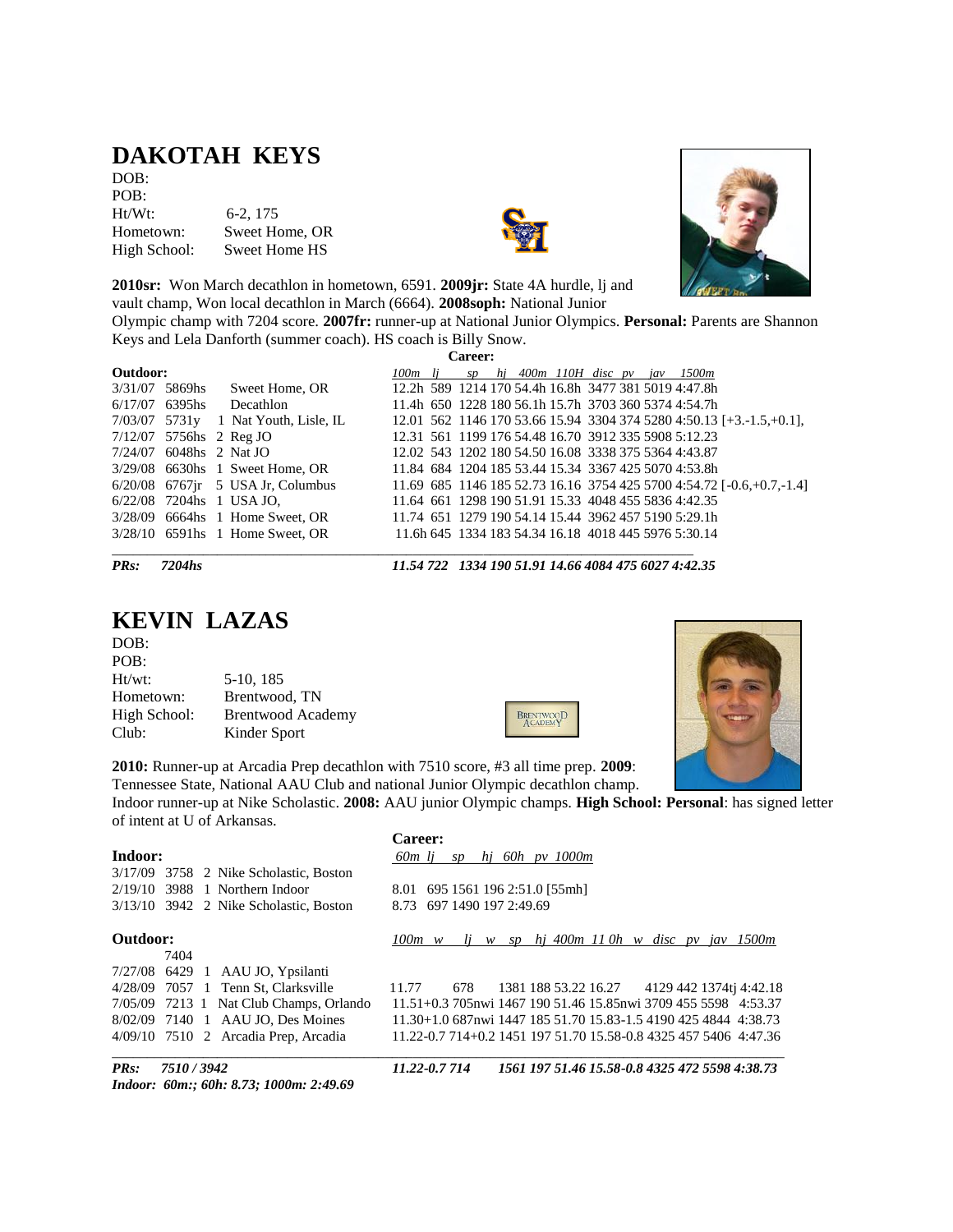## **BENTON LINDAMAN**

DOB: POB: Ht/wt: Hometown: West Des Moines, IA High School: Club: Iowa United

**2010:** Placed 3rd at Great SW decathlon (6256). **2009**: **High School: Personal**:

**Career:**



**Indoor:** *60m lj sp hj 60h pv 1000m* 3/17/09 2942 21 Nike Scholastic, Boston

**Outdoor:** *100m w lj w sp hj 400m 11 0h w disc pv jav 1500m* 8/02/09 5820 9 Nat AAU JO, Des Moines 12.07+1.2 587nwi 1386 165 55.55 16.13-1.5 3739 305 5092 5:06.74<br>6/04/10 6256 3 Great SW, Albuquerque 11.78-0.3 622+0.5 1472 177 53.60 15.51-1.4 3764 320 5005 5:11.49 11.78-0.3 622+0.5 1472 177 53.60 15.51-1.4 3764 320 5005 5:11.49 \_\_\_\_\_\_\_\_\_\_\_\_\_\_\_\_\_\_\_\_\_\_\_\_\_\_\_\_\_\_\_\_\_\_\_\_\_\_\_\_\_\_\_\_\_\_\_\_\_\_\_\_\_\_\_\_\_\_\_\_\_\_\_\_\_\_\_\_\_\_\_\_\_\_\_\_\_\_\_\_\_\_\_\_\_\_\_\_\_\_\_\_\_\_\_\_

*Indoor: 60m:; 60h:; 1000m:* 

*PRs: 6256 / 11.78-0.3 622+0.5 1472 177 53.60 15.51-1.4 3764 320 5092 5:06.74*

#### **JEFFREY MOHL**

DOB: POB: Ht/wt: Hometown: Red Lodge, MT High School: Red Lodge HS '09 College: Montana State U "13





2010: 4<sup>th</sup> indoors and 10<sup>th</sup> outdoors in Big Sky multis as freshman. 2008: High School: Montana Class B state vault champ "09, **Personal**: **Career:**

|                                           | Career:                                                          |
|-------------------------------------------|------------------------------------------------------------------|
| Indoor:                                   | hj 60h py 1000m<br>60m li<br>SD                                  |
| $1/12/10$ 4838 2 Montana St, Bozeman      |                                                                  |
| $2/06/10$ 4799 4 Mountain St G, Pocatello | 7.20 635 1104 182 8.86 430 3:01.34                               |
| $2/27/10$ 5004 4 Big Sky, Bozeman         | 6.72 637 1132 189 8.14 450 2:56.39 [55m, 55h]                    |
| Outdoor:                                  | 100m w li w sp hi 400m 110h w disc pv jay 1500m                  |
| $4/15/10$ 6253 8 Cal Invt. Azusa          | 11.37+0.4 650nwi 1100 193 52.49 15.69nwi 2784 390 4492 5:11.97   |
| 5/13/10 6137 10 Big Sky, Ogden            | 11.56 0.0 619-1.0 1083 190 52.50 16.37 0.0 2549 445 4706 5:18.83 |
|                                           |                                                                  |

*PRs: 6253 / 5004 11.37+0.4 650 1132 193 52.49 15.69 2784 445 4706 5:11.97 Indoor: 60m: 7.20 ; 60h: 8.86; 1000m: 2:56.39.*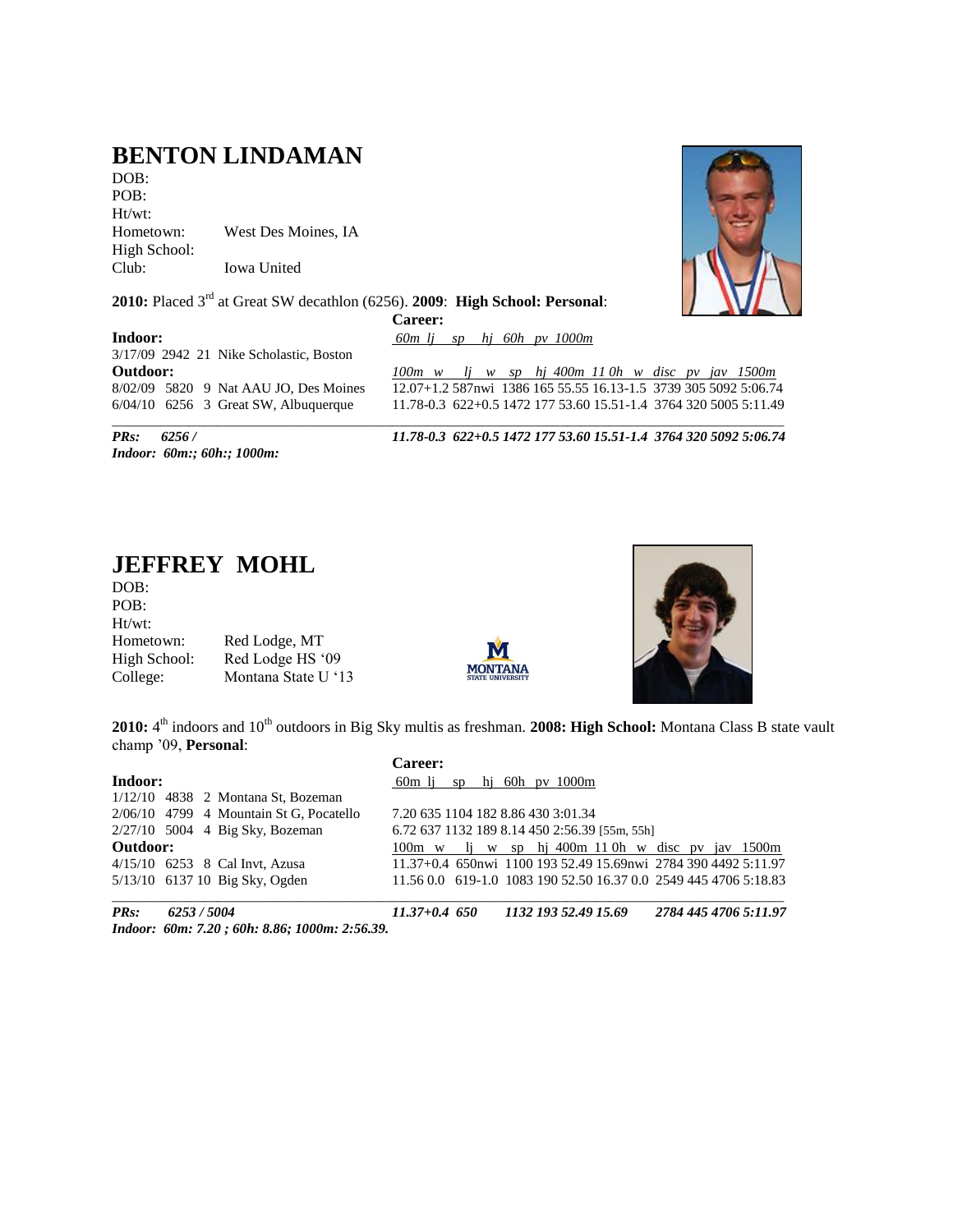#### **GUNNAR NIXON**

DOB: POB: Ht/wt: 6-3, 165 Hometown: Edmond, OK<br>High School: Santa Fe HS High School: Club: East Side Steppers TC



**2010:** Won Arcadia decathlon with #2 all-time prep score (hs implements) 7573. Captured Nike indoor Scholastic title with 4141 effort. **2009**: 3<sup>rd</sup> at Great SW meet and then won National Junior Olympic (intermediate men) title with 7k even score. **2008: High School: Personal**:



| areer |
|-------|
|-------|

**Indoor:** *60m lj sp hj 60h pv 1000m* 3/13/10 4141 1 Nike Scholastic, Boston 8.16 686 1283 215 2:45.19

**Outdoor:** *100m w lj w sp hj 400m 11 0h w disc pv jav 1500m* 6/05/09 6723hs 3 GSW, Albuquerque 11.46-0.1 669+1.9 1148 194 49.71 14.75+1.6 3499 350 4348 4:44.64 7/29/09 7000hs 1 USATF JO, Greensboro 11.57-2.3 674+3.2 1116 205 49.50 15.13-3.9 3405 390 4949 4:34.54 11.15+0.4 701+0.5 1257 212 49.59 14.63-0.8 3791 411 5543 4:35.90 \_\_\_\_\_\_\_\_\_\_\_\_\_\_\_\_\_\_\_\_\_\_\_\_\_\_\_\_\_\_\_\_\_\_\_\_\_\_\_\_\_\_\_\_\_\_\_\_\_\_\_\_\_\_\_\_\_\_\_\_\_\_\_\_\_\_\_\_\_\_\_\_\_\_\_\_\_\_\_\_\_\_\_\_\_\_\_\_\_\_\_\_\_\_\_\_

*PRs: 7573 / 4141 11.15+0.4 701 1283 215 49.50 14.29 3791 411 5543 4:35.90 Indoor: 60m:; 60h: 8.16; 1000m: 2:45.19*  Updated 5/14/09

| DEAN ODEGARD |  |
|--------------|--|

| DOB:         |                   |
|--------------|-------------------|
| POB:         |                   |
| $Ht/wt$ :    | $6-2.$            |
| Hometown:    | St. Louis, MO     |
| High School: | Lutheran South HS |
| College:     | Notre Dame '13    |





2010: 9<sup>th</sup> at Big East multis indoors and out. **High School:** 9x letter winner in track, X-C, football and basketball. PV school record holder. **Personal**: Son of Keith and Kathy Odegard. Biology major.

**Career: Indoor:**  $\frac{60m \text{ lj}}{7.4h}$  sp hj 60h pv 1000m<br>1/23/10 4182 3 ND Multis, South Bend 7.4h 509 1019 186 9.9h 430 2:54/3h 1/23/10 4182 3 ND Multis, South Bend 2/04/10 4292 2 ND Meyo, South Bend 7.4h 580 1025 174 10.3h 420 2:50.0h 2/20/10 4390 9 Big East, Armory, NYC 7.64 571 980 188 10.02 424 2:46.30 **Outdoor:** 100m w lj w sp hj 400m 11 0h w disc pv jav 1500m 4/22/10 6040 6 Gina R, Hillsdale 11.78+1.9 573 1065 187 51.26 19.17+0.3 3620 410 4042 4:29.44 4/30/10 6187 9 Big East, Cincinnati 11.90+2.9 593nwi 1059 188 51.34 17.77nwi 3663 425 3609 4:28.00  $\Box$ 

*PRs: 6187/ 4390 11.78+1.9 593nwi 1065 188 51.26 17.11 3663 435 4042 4:28.00 Indoor: 60m: 7.64; 60h: 10.02; 1000m: 2:46.30.*  Updated 6//06/10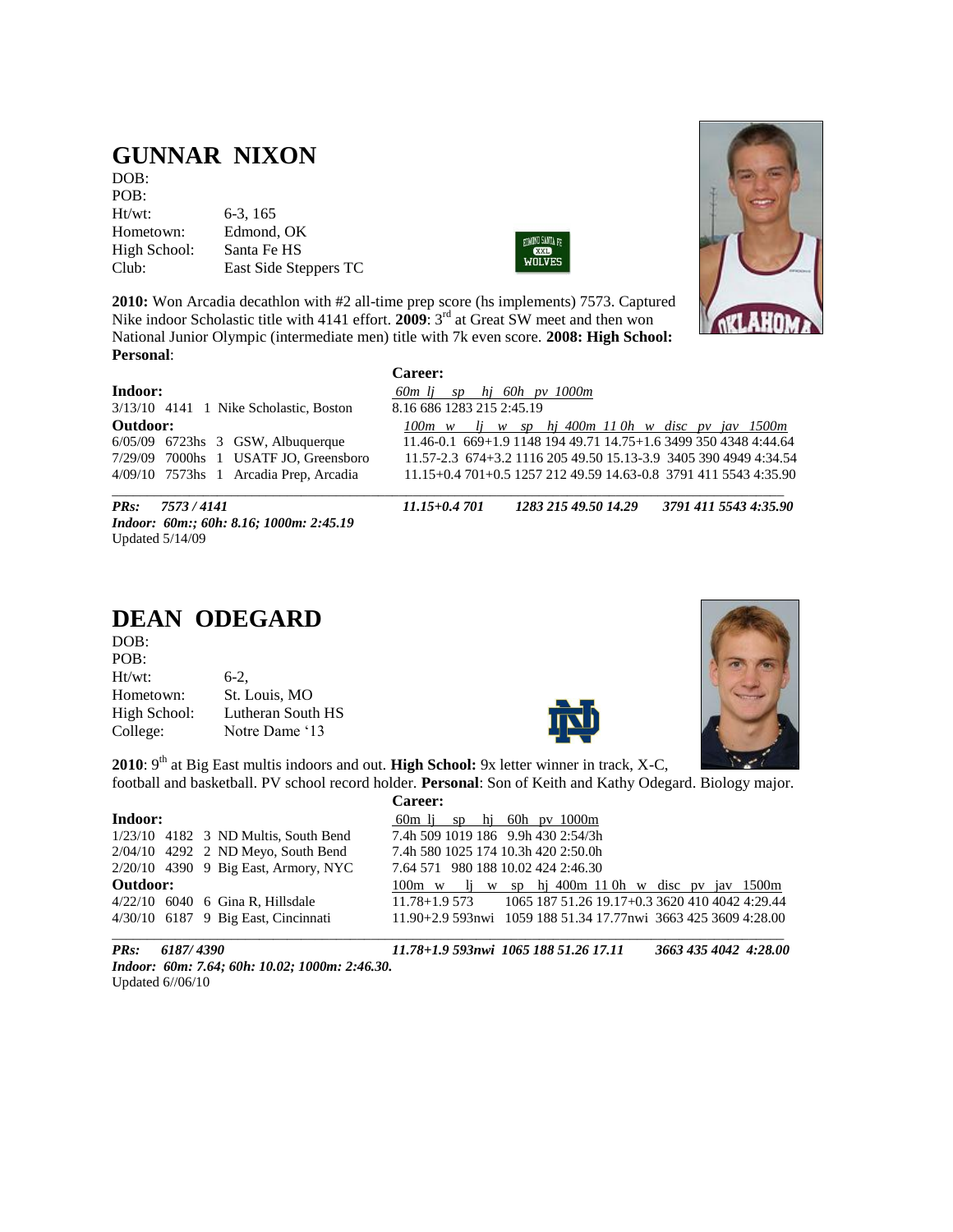#### **CHANDLER RIESKE**

DOB: July 5, 1991 POB: Ht/wt:  $6-4$ , Hometown: Payson, UT High School: Payson HS '09 College: Utah Valley U '13



**2010**: Great West Conference champ at bot multis, indoors and out, as freshman. **High School: Personal**: Son of Bill and Jennifer Rieske. Biology major.

| Indoor:<br>$60m$ li sp hi $60h$ pv $1000m$<br>7.41 647 1104 185 8.71 300 2:49.01<br>1/09/10 4595 ? BYU, Provo |  |
|---------------------------------------------------------------------------------------------------------------|--|
|                                                                                                               |  |
|                                                                                                               |  |
| 2/13/10 4376 6 Boise St Invt, Boise<br>7.64 627 1084 178 8.94 305 2:47.84                                     |  |
| 2/27/10 4543 1 Great West Conf, Vermillon 7.62 611 1034 189 8.63 335 2:49.20                                  |  |
| Outdoor:<br>100m w li w sp hi 400m 110h w disc pv jav 1500m                                                   |  |
| 11.51+4.9 599nwi 1092 180 51.93 15.90+2.9 2516 350 3897 4:45.43<br>4/09/10 5899 7 Bengal, Pocatello           |  |
| 4/22/10 6010 10 BYU Robison, Provo<br>11.64+1.1 548+2.2 1074 179 52.29 14.97+0.3 2680 365 4348 4:40.18        |  |
| 5/14/10 6332 1 Great West Conf, Yankton<br>11.66+1.0 605+1.5 1058 189 52.44 15.39+1.8 3314 374 4229 4:31.79   |  |

*Indoor: 60m: 7.41; 60h: 8.52; 1000m: 2:47.84* Updated 6/06/10

\_\_\_\_\_\_\_\_\_\_\_\_\_\_\_\_\_\_\_\_\_\_\_\_\_\_\_\_\_\_\_\_\_\_\_\_\_\_\_\_\_\_\_\_\_\_\_\_\_\_\_\_\_\_\_\_\_\_\_\_\_\_\_\_\_\_\_\_\_\_\_\_\_\_\_\_\_\_\_\_\_\_\_\_\_\_\_\_\_\_\_\_\_\_\_\_ *PRs: 6332 / 4595 11.51+4.9 647 1104 189 51.93 14.97+0.3 3398 374 4348 4:31.79*

#### **TAYLOR SCHMIDT**

| May 28, 1991         |
|----------------------|
|                      |
|                      |
| Battle Ground, WA    |
| Prairie HS '09       |
| Concordia U (OR) '13 |
|                      |

**2010:** Cascade Conference champion and 8<sup>th</sup> at NAIA nationals. **2009:** 5<sup>th</sup> at USA Jr Champs (6738) and runner-up at AAU Jr Olympics (6695). **High School:** school records in 110mH (14.41), 300m H (39.41) and pole vault (14-8) **Personal**: Son of Lisa and Frank Schmidt. Father was decathlete at University of Pennsylvania. Biology major.

**Career: Indoor:** 60m lj sp hj 60h pv 1000m

**Outdoor:** 100m w lj w sp hj 400m 11 0h w disc pv jav 1500m 6/26/09 6738\* 5 USA Jr, Eugene 11.52+2.3 622+0.9 1252 190 53.34 14.81+2.4 3489 429 5324 4:58.83 7/29/09 6695\*\*2 Jr Oly, Greensboro, NC 11.99-1.1 612+2.4 1207 190 51.50 15.11-2.1 3814 435 4914 4:52.74 11.87+0.9 595+1.1 1033 168 55.03 15.24+3.4 3040 365 5236 5:10.36 5/14/10 6306 1 Cascade Conf, Gresham 11.74nwi 610nwi 1158 180 52.46 15.51nwi 3219 405 5443 5:10.67 5/28/10 6481 8 NAIA, Marian 11.71+0.8 616+2.2 1203 186 52.23 15.28+2.1 3333 405 5233 5:01.94

**ONCORDI**  $\bigodot$ 

\_\_\_\_\_\_\_\_\_\_\_\_\_\_\_\_\_\_\_\_\_\_\_\_\_\_\_\_\_\_\_\_\_\_\_\_\_\_\_\_\_\_\_\_\_\_\_\_\_\_\_\_\_\_\_\_\_\_\_\_\_\_\_\_\_\_\_\_\_\_\_\_\_\_\_\_\_\_\_\_\_\_\_\_\_\_\_\_\_\_\_\_\_\_\_\_

*Indoor: 60m:; 60h:; 1000m: \*-international junior implements*

*PRs: 6481 / 11.52+2.3 622+0.9 1203 190 51.50 15.24+3.4 3333 448 5443 4:52.74* 



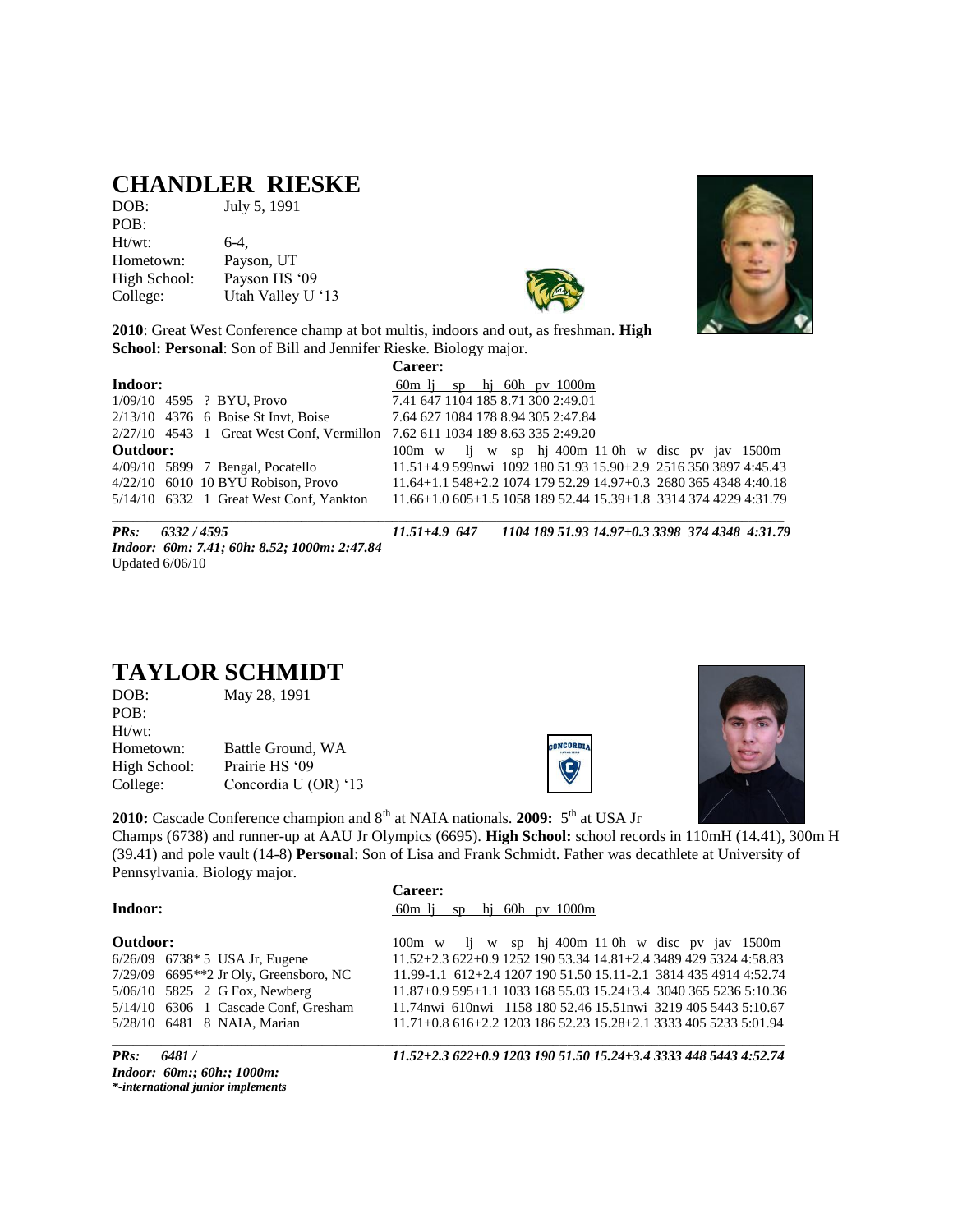## **MICHAEL TIBBS**

DOB: POB: Ht/wt: Hometown: Rogers, Arkansas High School: Rogers HS College: US Air Force Academy '13



2010: 6<sup>th</sup> and 5<sup>th</sup> at CEs, indoors and out, at Mountain West Conference. **High School:** Arkansas state decathlon and discus champ. **Personal**: Son of Michael and Sharen Tibbs. Major is astronautical engineering.

|                                        | Career:                                                          |
|----------------------------------------|------------------------------------------------------------------|
| Indoor:                                | $60m$ li sp hi $60h$ pv $1000m$                                  |
| 2/06/10 4697 10 UNM, Albuquerque       | 7.43 613 1215 175 8.94 440 3:00.91                               |
| $2/26/10$ 4621 6 Mtn West, Albuquerque | 7.46 628 1124 177 8.86 445 3:10.85                               |
| Outdoor:                               | $100m$ w lj w sp hj $400m$ 110h w disc pv jav 1500m              |
| 4/15/10 6306 7 Cal Invt, Azusa         | 11.85-1.3 644+1.9 1175 181 53.52 16.31 0.0 3896 430 4589 5:08.59 |
| $5/13/10$ 6475 5 Mtn West, Albuquerque | 11.49+1.2 646+5.4 1187 179 53.52 15.77-0.5 3922 430 4947 5:06.28 |
|                                        |                                                                  |

*Indoor: 60m: 7.43; 60h: 8.86; 1000m: 3:00.91* 

*PRs: 6475 / 4697 11.49+1.2 646+5.4 1187 18153.52 15.77-0.6 3922 430 5296 5:06.28*

# **DYLAN WALASHEK**<br>DOB: Sept. 25., 1992

Sept. 25,, 1992 POB: Ht/wt: Hometown: High School: Boulder Creek HS College: Club: Arizona Puma TC

**2010**: Won Arizona Prep decathlon with 6271 score. 10at National Scholastic indoor pentathlon in March. **High School: Personal**:

|                                                                       | Career: |     |                     |  |                      |  |                                                 |
|-----------------------------------------------------------------------|---------|-----|---------------------|--|----------------------|--|-------------------------------------------------|
| Indoor:                                                               |         |     | 60h li sphi $1000m$ |  |                      |  |                                                 |
| 3/13/10 3289 10 Nat Scholastic, Armory, NYC 9.23 589 1293 205 3:15.90 |         |     |                     |  |                      |  |                                                 |
| Outdoor:                                                              |         |     |                     |  |                      |  | 100m w li w sp hi 400m 110h w disc pv jav 1500m |
| 5/23/10 6271 1 Arizona HS Dec.                                        | 11.84   | 615 |                     |  | 1496 198 56.23 16.17 |  | 3952 366 4320 5:17.42                           |
| $PRs$ :<br>6271                                                       | 11.84   | 615 |                     |  | 1496 205 56.23 16.17 |  | 3952 366 4320 5:17.42                           |
| Indoor: 60m:; 60h:9.23 ; 1000m: 3:15.90                               |         |     |                     |  |                      |  |                                                 |
| Updated $5/14/09$                                                     |         |     |                     |  |                      |  |                                                 |